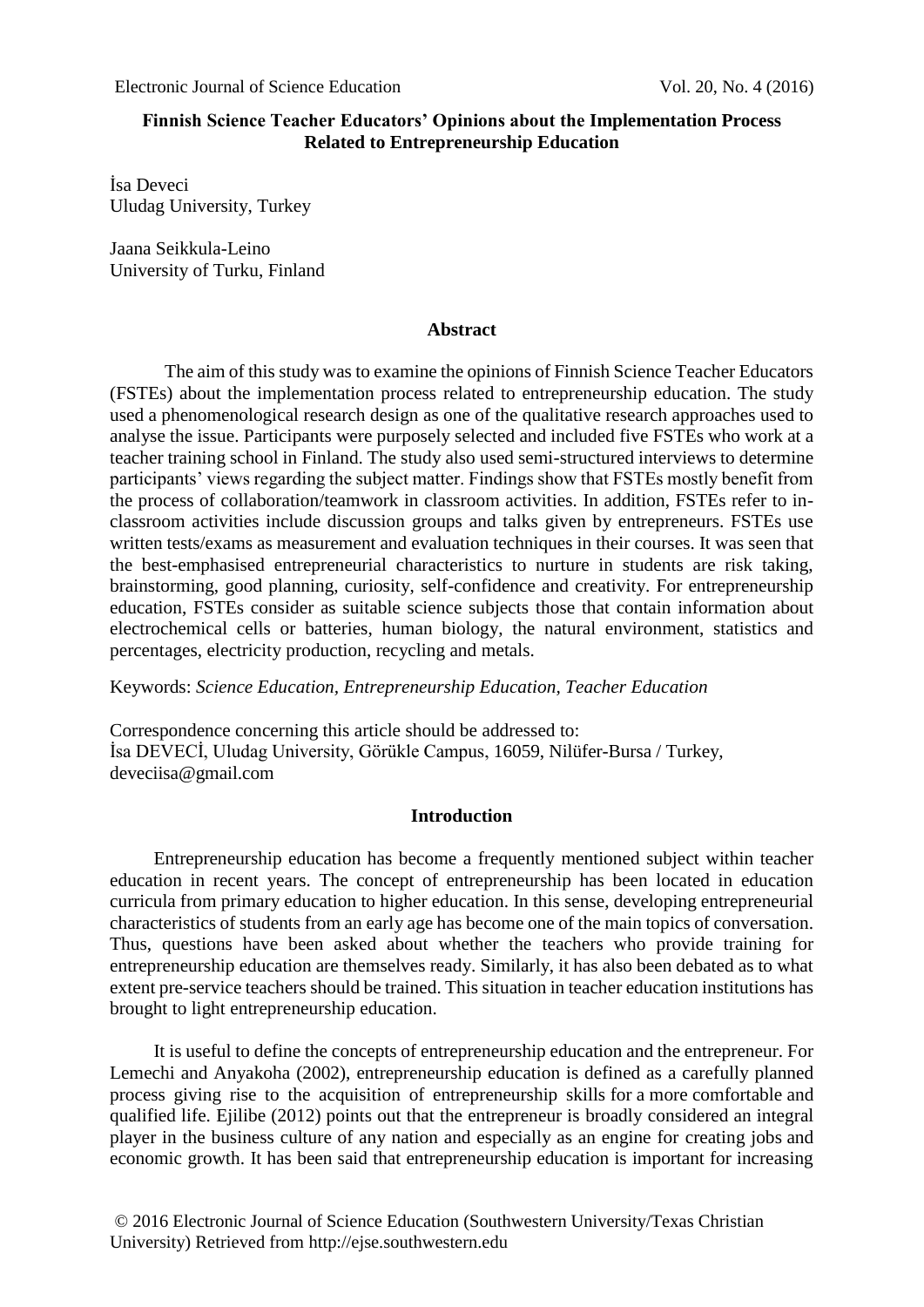economic growth in Europe (Moberg et al., 2014). Moreover, it has been seen that entrepreneurship education plays an important role in both enhancing entrepreneurial characteristics and in shaping the mindsets of young people (Moberg et al., 2014; Nordic Innovation, 2012). Also, it has been stated that entrepreneurship education has a role in both improving the knowledge and success of students and to become active entrepreneurial characteristic of students (Aarchus Technical College, 2013).

Finland is among the countries most often mentioned in European Commission reports about teacher education and non-business studies (European Commission, 2004, 2008, 2011, 2013). Finland includes entrepreneurship education under different themes from primary education to higher education. For example, at a basic education level, entrepeneurship is taught under the theme of participatory citizenship and entrepreneurship (National Core Curriculum Basic Education, 2004) and for secondary education, it is taught under the theme of active citizenship and entrepreneurship (Finnish National Board of Education, 2003). The entrepreneurship education group is composed of the members of 13 teacher training schools that focus on providing support services for guided teaching practices and curricular work (Nordic Innovation, 2012). In this sense, it can be said that Finland has [attached importance to](http://tureng.com/search/attach%20importance%20to) entrepreneurship education.

There is a need for the development of entrepreneurial characteristics in science education in the twenty-first century (Achor & Wilfred-Bonse, 2013). Science education has a significant advantage in its ability to aid the implementation of entrepreneurship education (Deveci  $\&$ Çepni, 2014). Chemistry education has an important role to play in order to help students find answers to various human and socioeconomic issues (Nwakaego & Kabiru, 2015). It has been stated that project tasks have an important role because they enhance the entrepreneurial characteristics of students in chemistry courses (Twoli, 2006). In addition, Ejilibe (2012) states that the biology curriculum should be made adaptable to meet the needs of students and society in terms of employment beacuse most problems encountered in daily life are biological. Also, Agommuoh and Akanwa (2014) remark that physics is highly important for a nation's technological breakthrough and is the centre of technological activity and science. One of the most crucial goals of physics education is to ensure the preparation of the individual for the changing competitive environment of the world (Egbo, 2011). In this sense, Agommuoh and Akanwa (2014) indicate that physics education is the conveyor of science and technology in terms of the development of entrepreneurship. At the same time, Akpan (2010) notes that the Science Teachers Association of Nigeria, a country with developing research, is geared towards the promotion of entrepreneurship through relevant science, technology, engineering and mathematics education.

Santakallio's study (1998), which studied the Finnish context, introduced a description of the contents and goals of the project that focused on the development of education in technology and entrepreneurship at the beginning of 1998. Moreover, Mattila, Rytkölä and Ruskovaara (2009) investigated the opinions of teachers from different levels of education about entrepreneurship education, regardless of teaching field. Lepistö and Ronkko (2013) examined the perceptions of pre-service teachers regarding entrepreneurship education and how they understand entrepreneurship as part of their future pedagogical work; participants ranged from pre-service class teachers, pre-service craft teachers and postgraduates. Hannula, Ruskovaara, Seikkula-Leino and Tiikkala (2012) evaluated the opinions of Finnish teacher educators who work in all-round and professional/vocational teacher education in terms of four main areas, which contain I) teaching methods; II) development of students' entrepreneurial behaviour; III) planning and implementation of teaching and teacher training; and IV) enterprising operational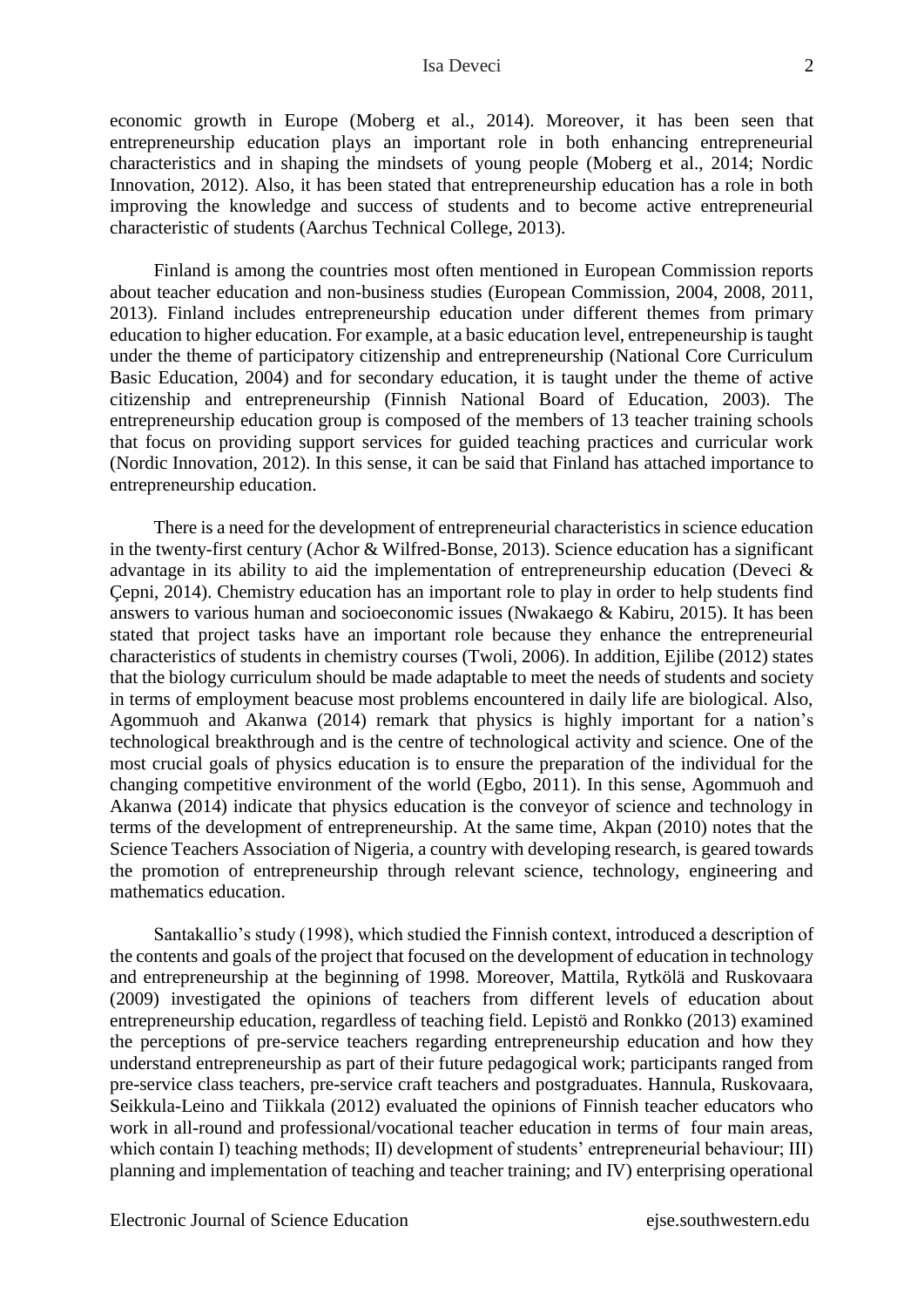culture in organisations. Hannula (2011) studied how entrepreneurship education proposed in the strategies and curricula of Finnish vocational teacher education could be examined as document analysis. On the other hand, [without considering](http://tureng.com/search/without%20considering) teaching fields, Ruskovaara, Pihkala, Rytkölä and Seikkula-Leino (2010) presented the teaching methods and working approaches in entrepreneurship education used by Finnish teachers who work in basic and upper secondary education and basic vocational training and who take part in the measurement tools for entrepreneurship education project. In the comprehensive study conducted by Seikkula-Leino (2011), a two-part survey was undertaken in 43 municipalities by participants from different educational and socioeconomic backgrounds. The survey asked participants how entrepreneurship education has been implemented in Finnish comprehensive schools. The local curriculum reform in 2005 included a focus on the development of entrepreneurship education. [On the one hand,](http://tureng.com/search/on%20the%20one%20hand) in her study has been concentrated on the implementation of entrepreneurship education in 2006. In a study carried out by Seikkula-Leino, Ruskovaara, Hannula and Saarivirta (2012), they described the ways in which entrepreneurship education is integrated into Finnish teacher training curricula at the initial survey stage of the project which the Project (2010-14) was a national project for promoting entrepreneurshipeducation especially in vocational and academic teacher education in Finland. The objective of the project is to improve the entrepreneurship education ability of the entire teacher training field. The study conducted by Hietanen (2013) applied the entrepreneurial activities performed by pre-service class teachers who are training to be class teachers, which means teaching pupils aged from seven to 12 years. The study interpreted the entrepreneurial activities during a music course taught at the higher education level as a learning method. In the study carried out by Seikkula-Leino, Ruskovaara, Ikavalko, Mattila and Rytkola (2010), they attempted to reveal that teachers have an important role in entrepreneurship education and the study focused on the learning and reflections of teachers from basic, upper secondary and vocational educational levels. In an experimental study, Gustafsson-Pesonen and Remes (2012) investigated the effects of entrepreneurial development coaching on secondary vocational school teachers' thinking and the ways in which the entrepreneurial development coaching programme changed participants' thinking and pedagogical actions in entrepreneurship education regardless of the teachers' teaching field. In a study conducted by Seikkula-Leino, Satuvuori, Ruskovaara and Hannula (2015), they investigated how Finnish teacher educators implement entrepreneurship education. The study's participants ranged from 100 teacher educators and training teachers for vocational studies and general education, to rectors and managers, without considering teaching fields. As shown above, studies on entrepreneurship education usually focus on general teacher education rather than on specifc teaching fields. So, it can be said that there is a gap concerning science education research conducted on entrepreneurship education in Finland.

When analysing recent international literature on entrepreneurship education in science education, there are a number of different variables to consider. For example, most of the studies focused on how science education demonstrates a better understanding of the [manner of](http://tureng.com/search/manner%20of%20application)  [application](http://tureng.com/search/manner%20of%20application) and the importance of entrepreneurship education (Deveci & Çepni, 2014; Achor & Wilfred-Bonse, 2013; Adeyemo, 2009; Buang, Halim, & Meerah, 2009; Ezeudu, Ofoegbu & Anyaegbunnam, 2013; Ejilibe, 2012; Nwakaego & Kabiru, 2015; Ugwu, La'ah, & Olotu, 2013). On the other hand, some of the studies examined the opinions of science teachers (Bacanak, 2013; Bolaji, 2012; Hsiao, 2010). Moreover, a study by Armstrong and Tomes (2000) concentrated on the opinions of scientist-entrepreneurs who were not exclusively scientists and who had acquired entrepreneurial characteristics. The study by Kleppe (2002) described a special course that was designed and taught to a group of high school mathematics and science teachers and this course covered subjects related to invention, innovation and entrepreneurship. The aim of Bikse and Riemere's (2013) study was to examine the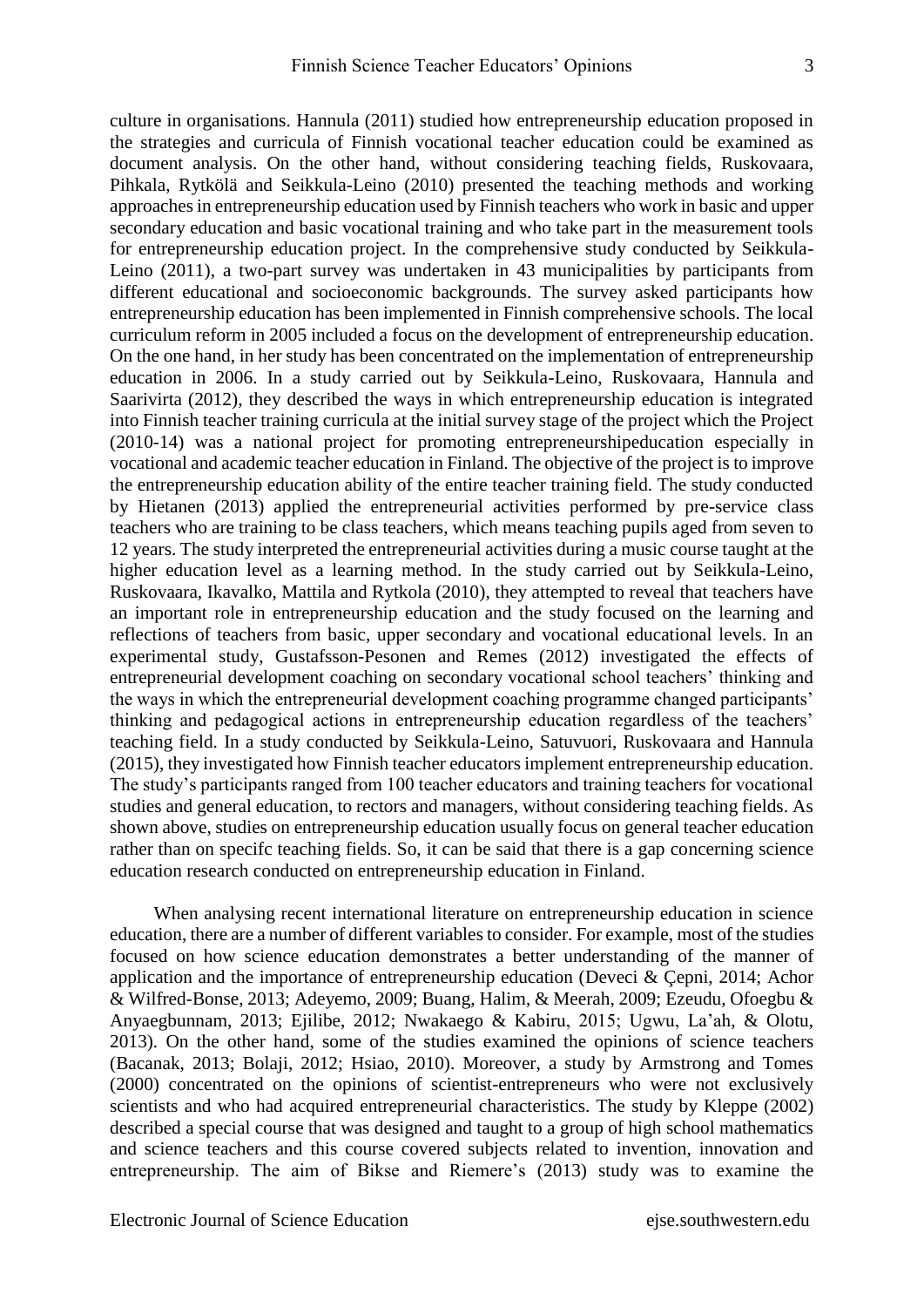development of entrepreneurial competencies among Latvian student teachers in mathematics and science subjects. Similarly, the study carried out by Amos and Onifade (2013) investigated the opinions of both science student teachers and other student teachers about the necessity of entrepreneurship education in the teacher education programme. Nwoye (2012) conducted a study to determine the level of entrepreneurial skills acquired through physics education by secondary school students. A study carried out by Koehler (2013) examined two science teachers who created learning opportunities for students that went beyond the classroom and operated within low-income contexts. As the literature review demonstrates, no studies have been found that examine the opinions of science teacher educators in teacher education institutions. Thus, this research is expected to contribute to the literature in terms of filling this gap.

Bacanak (2013) states that middle school science teachers in Turkey do not have enough knowledge regarding the concept of entrepreneurship. Also, Bolaji (2012) specifies that science education is not developing entrepreneurial characteristics in Nigeria because the science teachers have a poor understanding of how to integrate entrepreneurship education into science education. From this point of view, it will be useful for both national and international literature to determine the current practices of entrepreneurship education with regards to science education in Finland where examples of good practice. The purpose of this study was to examine the opinions of FSTEs about the [implementation process](http://tureng.com/search/implementation%20process) (teaching method, measurement and evaluation techniques, project development process, entrepreneurial characteristics, science topics, in and out classroom activities, faced challenges) [related](http://tureng.com/search/concerned) to entrepreneurship education.

#### **Methods**

A qualitative research approach was used to gain an in-depth understanding of individuals and events in their natural environment. A phenomenological research design was used within the qualitative research approach in order to examine the problem because the study focuses on clarifying and interpreting the experiences of people participating in the study (Ary, Jacobs, Sorensen, & Razavieh, 2010). Thus, the phenomenological research method was used to exhibit perceptions of science teacher educators about the [implementation process](http://tureng.com/search/implementation%20process) [related](http://tureng.com/search/concerned) to entrepreneurship education in science education. In this sense, in a manner consistent with the nature of the phenomenological research method has been mostly focused on the knowledge and experiences of science teacher educators concerning entrepreneurship education is given in science education. Also, in the relevant literature it has been seen that most of the researches carried out in teacher training were used phenomenological research method (Bacanak, 2013; Hilario, 2015; Koçak, Polat, Çermik, Meral & Boztaş, 2015; Lepistö & Ronkko, 2013). This research approach provided the researcher with the ability to clarify the topic via formal and informal interviews and gain new insights into the issue from the themes that emerged (Denzin & Lincoln, 1994).

#### **Participants**

In this study, the selection of participants was used purposeful sampling. It has been expressed that purposeful sampling is aimed at the selection of information-rich cases that will set light to the phenomenon under examination (Patton, 2002). On the other hand, it has been seen that purposeful sampling intended to include people who were also experienced and knowledgeable about the phenomenon or people who are considered typical of the population related to research questions (Creswell, 2007). In this sense, it was taken into account participants having knowledge and experience about entrepreneurship in science education. So,, the participants were purposely selected as FSTEs who worked at a teacher training school in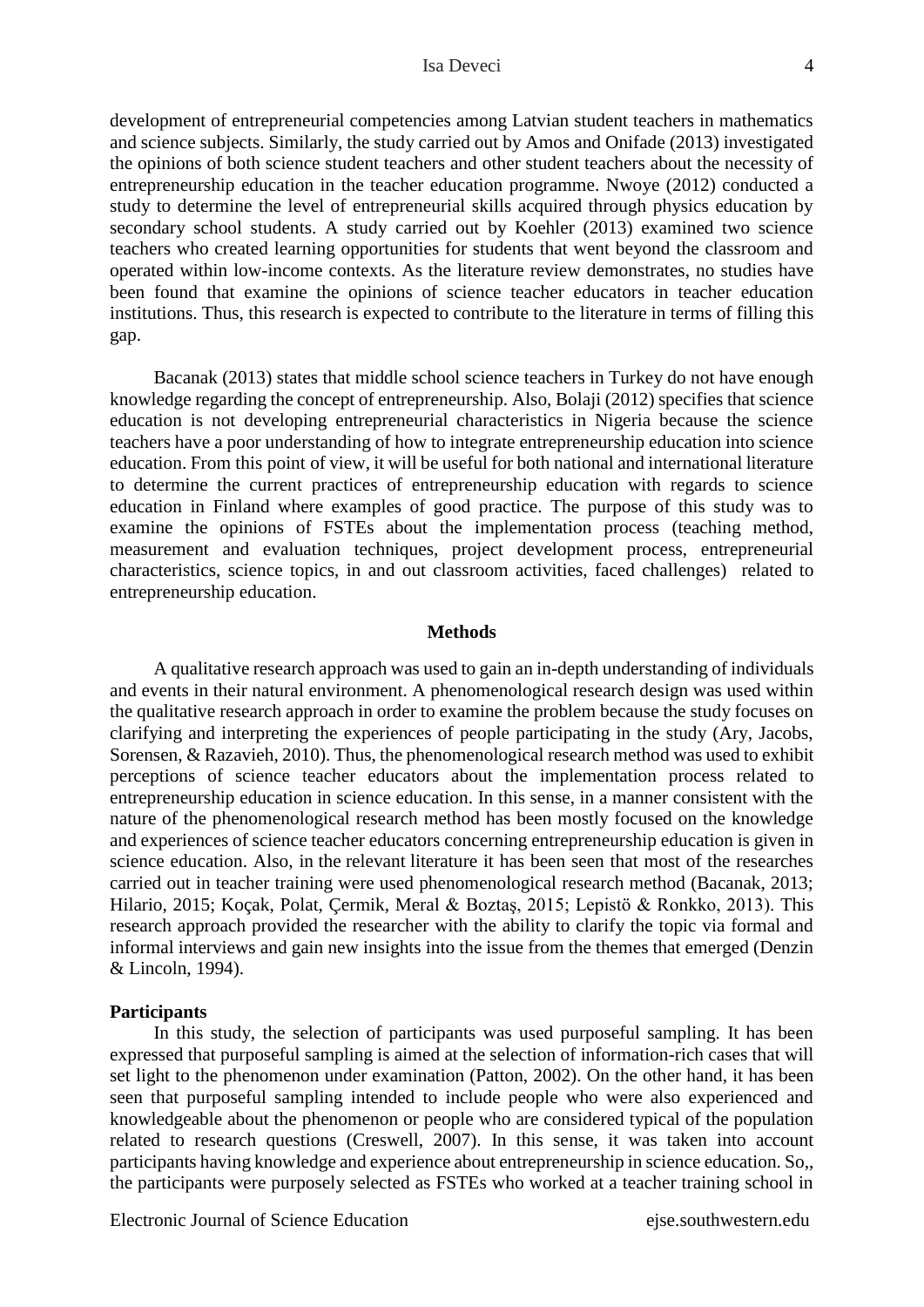Finland because Finland is one of the most important countries to have displayed successful entrepreneurship education in the field of education (European Commission, 2011, 2012, 2013). While teacher training units provide academic teacher training in conjunction with universities, teacher training schools belonging to these units subsequently regulate and develop teaching practices and training through research-oriented training (Teacher Training School Strategy for 2020, 2011). The duties of teacher training schools are to provide teacher training for comprehensive and upper secondary school levels, supervision of teacher trainees, teaching experiments, research, in-service training and education. The participants of this study included five FSTEs: three females and two males. The age of the participants in this study ranged from 40- to 53-years-old. Participants had eighteen to twenty-five years of teaching experience. The areas of [expertise](http://tureng.com/search/area%20of%20expertise) of the five participants ranged from one in geography and biology, three in physics and chemistry and one in mathematics and technology.

## **[Data Collection Tool](http://tureng.com/search/data%20collection%20tool)**

Data were collected in their natural setting to make the information richer and to gain a deeper insight into the phenomenon that was being studied. The researcher used semi-structured open-ended questions to explore participants' perceptions regarding the subject matter. Semistructured interviews were conducted via an interview form with the participants. Firstly, the researcher created the interview form, which was composed of nine open-ended questions. Then, the researcher referred to four experts' opinions, each of whom has written for numerous scientific publications on the issue of entrepreneurship in teacher education both in Finland and Turkey. Secondly, the researcher removed one question based on the experts' opinions and three of the questions were revised because they were not understandable. Finally, the interview form contained eight open-ended questions about entrepreneurship education practices in science teacher education. The final version of the interview form is given below:

- 1. Which teaching methods are you currently using in your courses or other courses related to entrepreneurship education? Please explain why.
- 2. Which measurement and evaluation techniques are you currently using in your courses related to entrepreneurship education? Please explain why.
- 3. Which approach do you prefer to use in the project development process?
- 4. Which entrepreneurial characteristics of the students have you most emphasised in the process of entrepreneurship education? Please explain why.
- 5. Which science topics do you think that you can easily apply to entrepreneurship education? (The area of your expertise: physics, chemistry or biology).
- 6. What kind of in-classroom activities do you practise in your classrooms in terms of entrepreneurship education?
- 7. What kind of out-of-classroom activities do you practise in your classrooms in terms of entrepreneurship education?
- 8. Which challenges have you faced during the process of entrepreneurship education? Please explain and give reasons:
	- a) In terms of students;
	- b) In terms of yourself; and
	- c) In terms of educational environment.

## **Data Analysis**

Interviews were recorded with a tape recorder. Firstly, data collected from the tape recorder were transferred to a word document in an electronic setting. Secondly, the researcher reduced the data in order to eliminate redundant data. Thirdly, the themes and codes were composed related to each question on the interview form. Within this process, themes are composed of codes, which have meaning obtained from data. An inductive analysis approach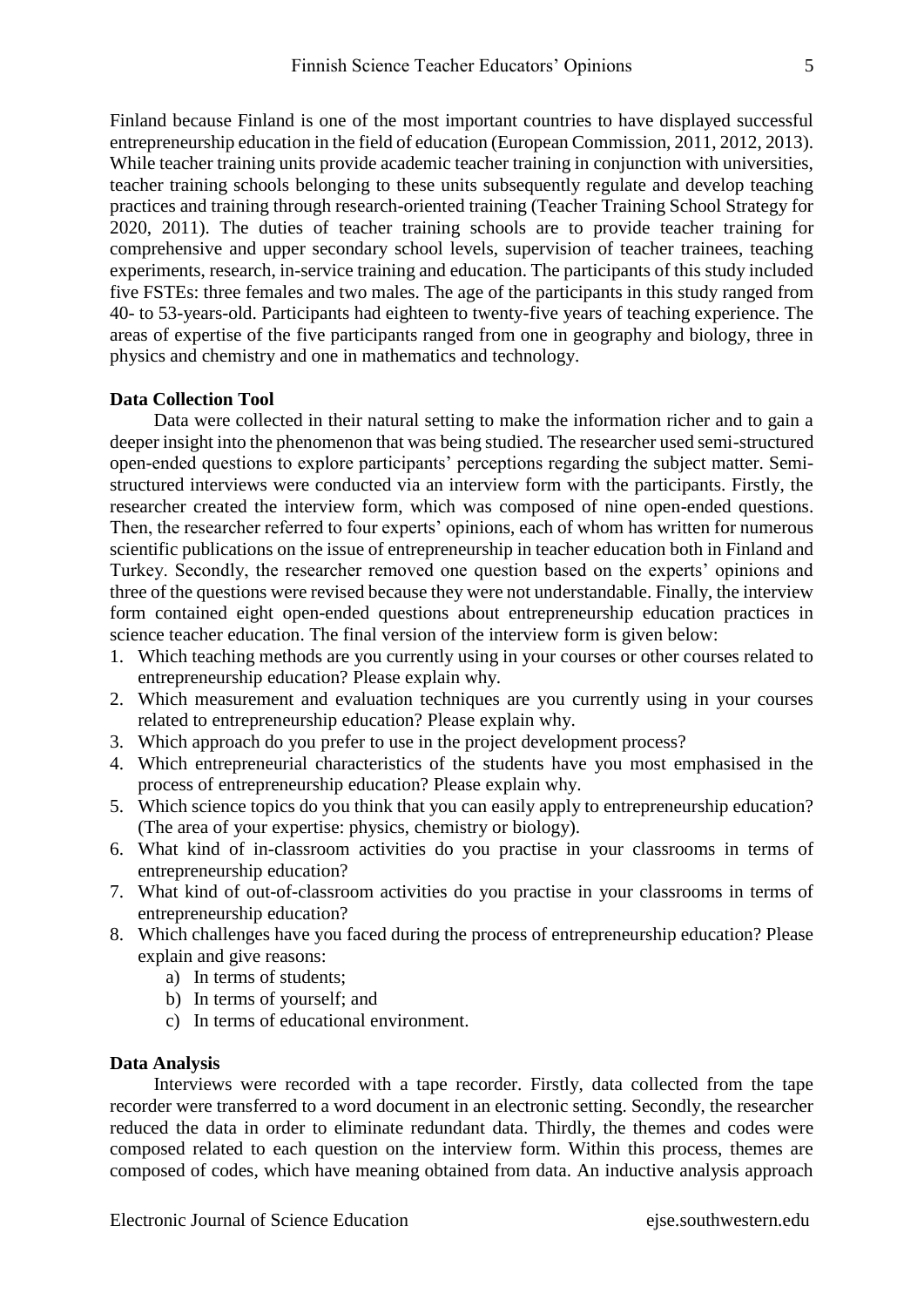was adopted. Inductive analysis ascertains the categories, themes and patterns of the data (Patton, 2002). Validity and reliability has been criticised too much in qualitative research, so measures were taken. For external validity, the quotations obtained from the interviews were cited without the researcher adding any comments or quotations. So as to provide internal reliability, the researcher checked whether the processes of data collection, codification and interpretation were [in keeping with](http://tureng.com/search/in%20keeping%20with) each other.

### **Results**

STEs prefer teaching methods that include scientific methods, practical exercises/works, discussion, clay modelling, exercises on web pages and searching for information (Table 1). Two STEs stated that the teaching methods used are mostly in the form of scientific methods in accordance with the nature of science.

|  |  |  |  | Table 1. Opinions of STEs about using teaching methods in entrepreneurship education. |
|--|--|--|--|---------------------------------------------------------------------------------------|
|  |  |  |  |                                                                                       |

| <b>Themes</b>    | Codes                     | Participants                    |  |
|------------------|---------------------------|---------------------------------|--|
|                  | Scientific method         | P <sub>3</sub> , P <sub>5</sub> |  |
|                  | Practical exercises/works | P <sub>4</sub> , P <sub>5</sub> |  |
|                  | Discussion                | P1                              |  |
| Teaching methods | Clay modelling            | P1                              |  |
|                  | Exercises on web pages    | Р2                              |  |
|                  | Searching information     | P3                              |  |

Sample expressions from the STE's views are below:

P3: "*Yeah…but I could use more but somehow there is so strong scientific nature in learning we have this so called scientific method that we teach and it goes … so that you do that investigation then you observe things then you build up the theory around it and then you apply. So…so that's why perhaps I don't have that much link to this topic*".

P5: "*we…and…and the main idea is to help the student to understand what the scientific method is when finding out that through the nature*".

Another teaching method used by two STEs was practical exercises/works. The statements of the STEs on this subject were based on an active learning approach. The opinions of the two STEs are given below:

P4: "*We actually UE had this morning questions about entrepreneurship …questions…umm…so pretty much what UE we go through those through exercises and examples so what we, for instance, had groups of three and…have a coffee shop…they were selling coffee and the buns and juice. And then how much of each were they selling for specific price when the total amount was 45 euros or something like that. And they need to solve those and for instance UE so quite funny that it happened today. And then UE another example that we went through was fix these expenses so there was a boy who opened a bookstore fixed expenses rent, electricity, salaries, how were those in total when it was with certain conditions and stuff like that. These what we have gone through*".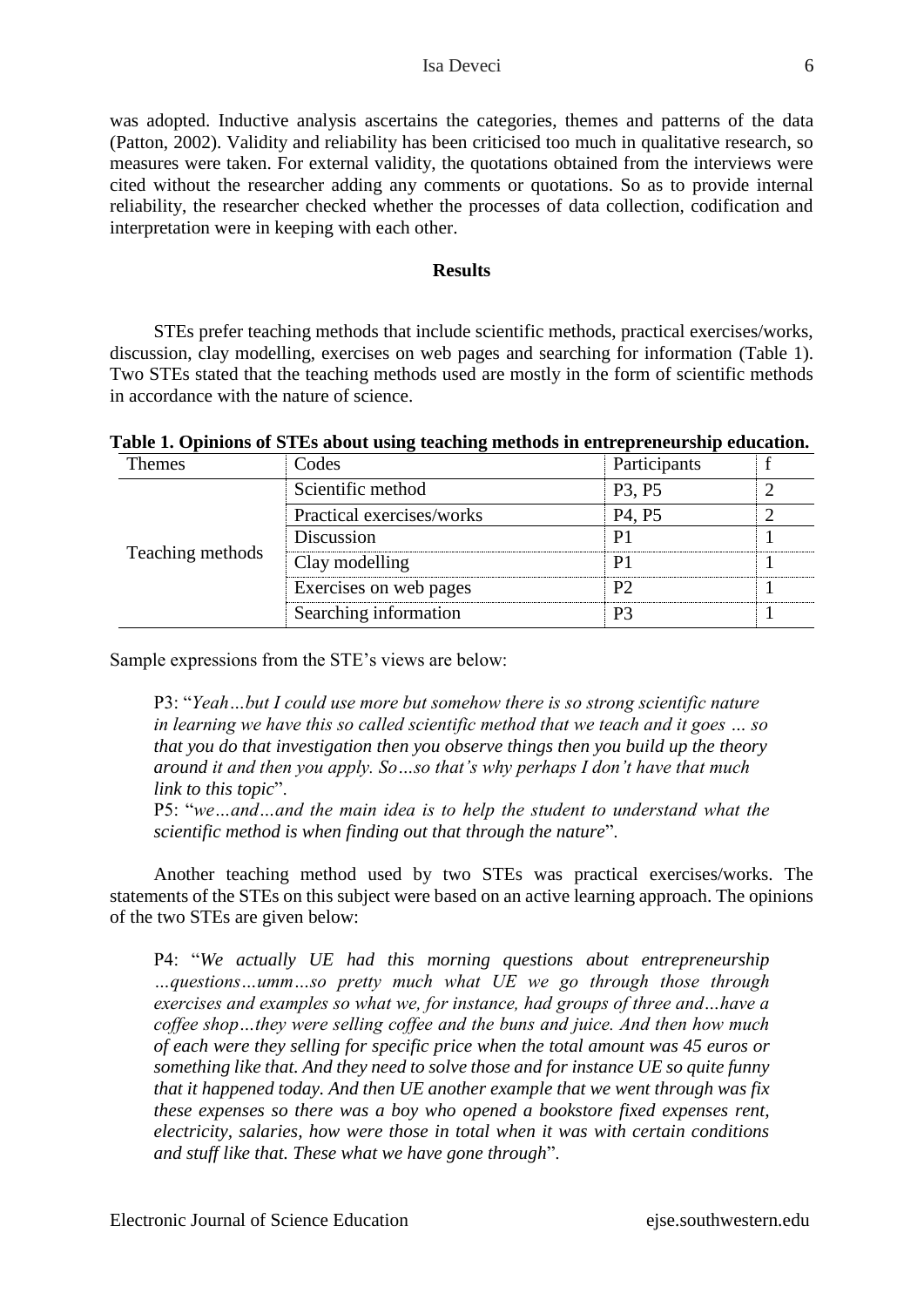P5: "*What I am teaching methods…we are using the practical work…so we try through the practical phenomenon so that we understand what is happening there.*

On the other hand, it was determined that STEs also use teaching methods that contain discussion, clay modelling, exercises on web pages and searching for information. The STE's comments are below:

P1: "*They're mainly discussion…we have that clay modelling, you know, what sort of enterprises are there in the cities and country side, they did the clay modelling…quite fun*".

P2: "*We are on this…this computer class usually we work like…I give them a brief instruction what we are going to do on that lesson which is the main topic and usually I give the exercises in…in some kind of web pages. For example I…I have written a web page more about this topic perhaps added a video and they read the exercise and they do and after the lesson is done they return the exercise to me*".

P3: "*For example searching information I could see this is related to entrepreneurship education because you have to be active, you have to find out yourself…Then, umm…sometimes the students have to explain the things to each other which is also I consider that you have to be*".

|  | Table 2. Measurement and evaluation techniques used by STEs in terms of |  |  |  |  |  |
|--|-------------------------------------------------------------------------|--|--|--|--|--|
|  | entrepreneurship education                                              |  |  |  |  |  |

| Fhemes          | Codes                     | Participants                                                      |  |
|-----------------|---------------------------|-------------------------------------------------------------------|--|
|                 | Written tests/exams       | P <sub>2</sub> , P <sub>3</sub> , P <sub>4</sub> , P <sub>5</sub> |  |
| Measurement and | Practical work            | P5                                                                |  |
| evaluation      | <b>Observation</b>        | P?                                                                |  |
| techniques      | Performance tasks         | P3                                                                |  |
|                 | Question-answer technique |                                                                   |  |

Table 2 shows that most of the STEs stated that written tests/exams were used as measurement and evaluation techniques in their courses related to entrepreneurship education. Some of the STE's opinions are given below:

P2: "*We have a bigger test or two, more like an exam. Then I am using small…small tests…four or five during the course*".

P3: "*I use many others than just to have that written exam although I have written exam. But then, we have, for example, oral presentation which is a part of this physics assessment*."

The STEs [expresse](http://tureng.com/search/express)d that they use measurement and evaluation techniques that incorporate practical work, observation, performance tasks and the question-answer technique. The STE's views on this subject are given below:

P5: "*…then we also have the practical work. And then we are assessing the practical work. Because they are writing the laboratory report. And then through the laboratory report we can find out what they have understood about their work. And then they also…how they have managed to do that*".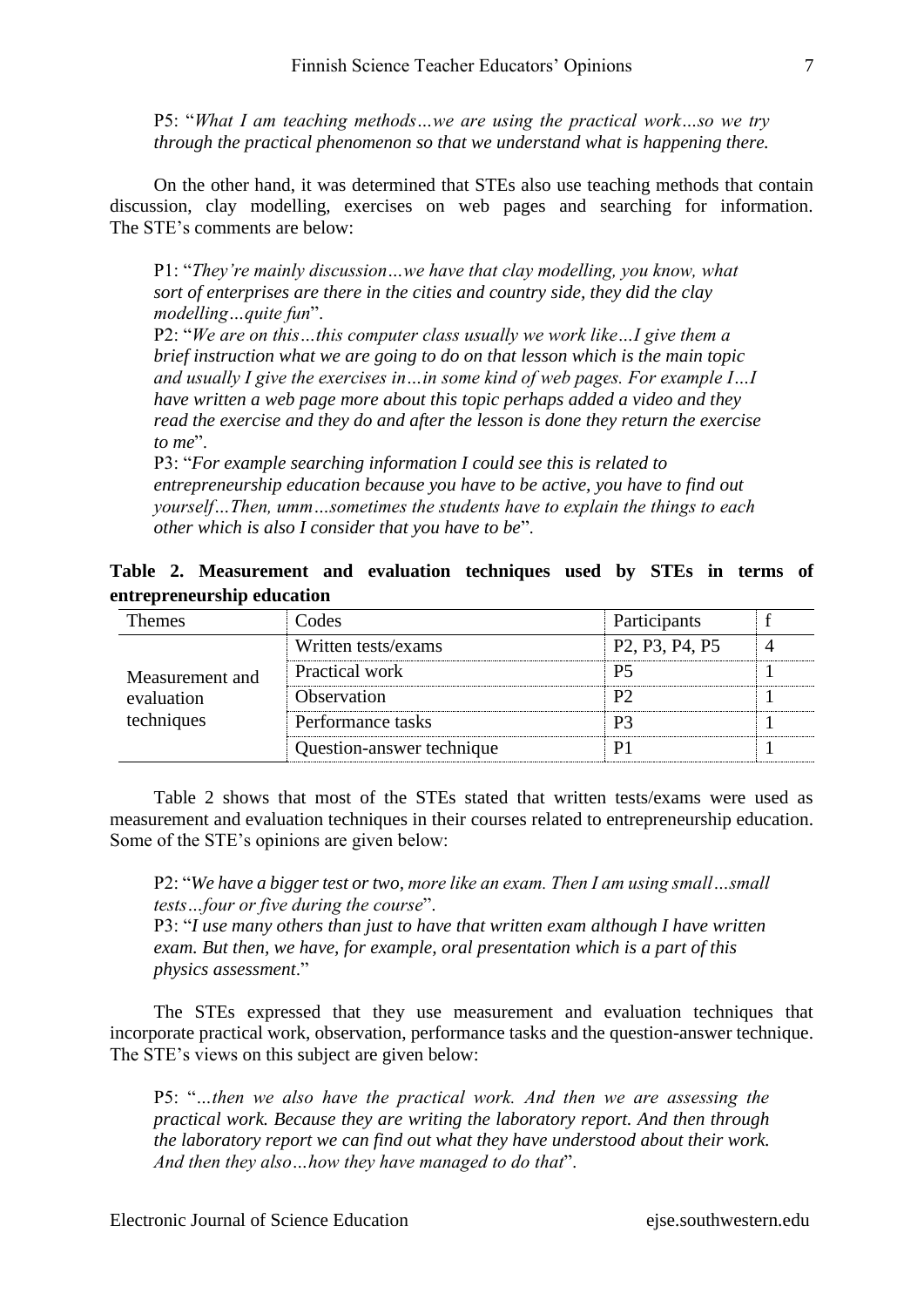P2: "*And also, I am keeping track how active the students are in…in class. If they are participating in discussions or asking questions. And also I am keeping track of how much they do their homework*".

P3: "*And they are not just presenting facts, they are presenting their opinion about something because it is so something difficult for young students to…to…present their opinion or have opinion about because they usually just answer "I don't know…I don't know." So that's why I want to teach them. That's…then…then we have assessment tasks that students have to search information and build up a written presentation not an essay but a written presentation like…PowerPoint or that kind of things*".

P1: "*Yes. I can have question. Like what we have had during the lesson. I can ask them what do you need to have your own (UE) for example. Then they give the answer. This is for the lower secondary school where the students are 13 to 16. But then in upper secondary we don't have because I only have one course there I don't have any questions or exams about the*".

**Table 3. Opinions of STEs regarding the project development process related to entrepreneurship education**

| Themes      | Codes                                | <b>Participants</b> |  |
|-------------|--------------------------------------|---------------------|--|
| Project     | Problem-based learning               |                     |  |
| development | Act independently                    |                     |  |
| process     | Basic methods of science and inquiry |                     |  |

Two STEss emphasised that they benefit from project development processes that include problem-based learning. Some examples of their answers are given below:

P2: "*We use that…that way. Yes…So I…I give the…problem first and then we go there to the solution. Instead of me solving their way and that they are counting in getting the…so…so in mathematics sometimes we use this problem based and*…". P3: "*For example; they study the electrical phenomenon like electro-magnetic induction…Quite often yes. Not in this particular project, no, because this project*  was ... their task was to formulate their opinion about what is the best way of *producing electrical energy…yeah…so…so there is no such sort of problem but usually…usually in science is we have a research question there so basically a problem…So we have this research question. It starts with what sort of problems. And your task is to then find out by doing experiments…what's the answer*".

Some STEs specified that they use the project development process based on students acting independently and basic methods of science and inquiry. For example:

P1: "*I try to first figure out what do students know and what kind of experiences do they have and then I come and get involved when they need help but I pretty much in these kinds of processes give free hands to them. I kind of turn into a technical*". P5: "*Rarely but sometimes because we first have to help students to understand basic methods of science and the basic methods of inquiry. And then when they have learned them, then we can give them a project. So…yes…and the project means that they can do the whole thing from the beginning to the end so they decide…practice*".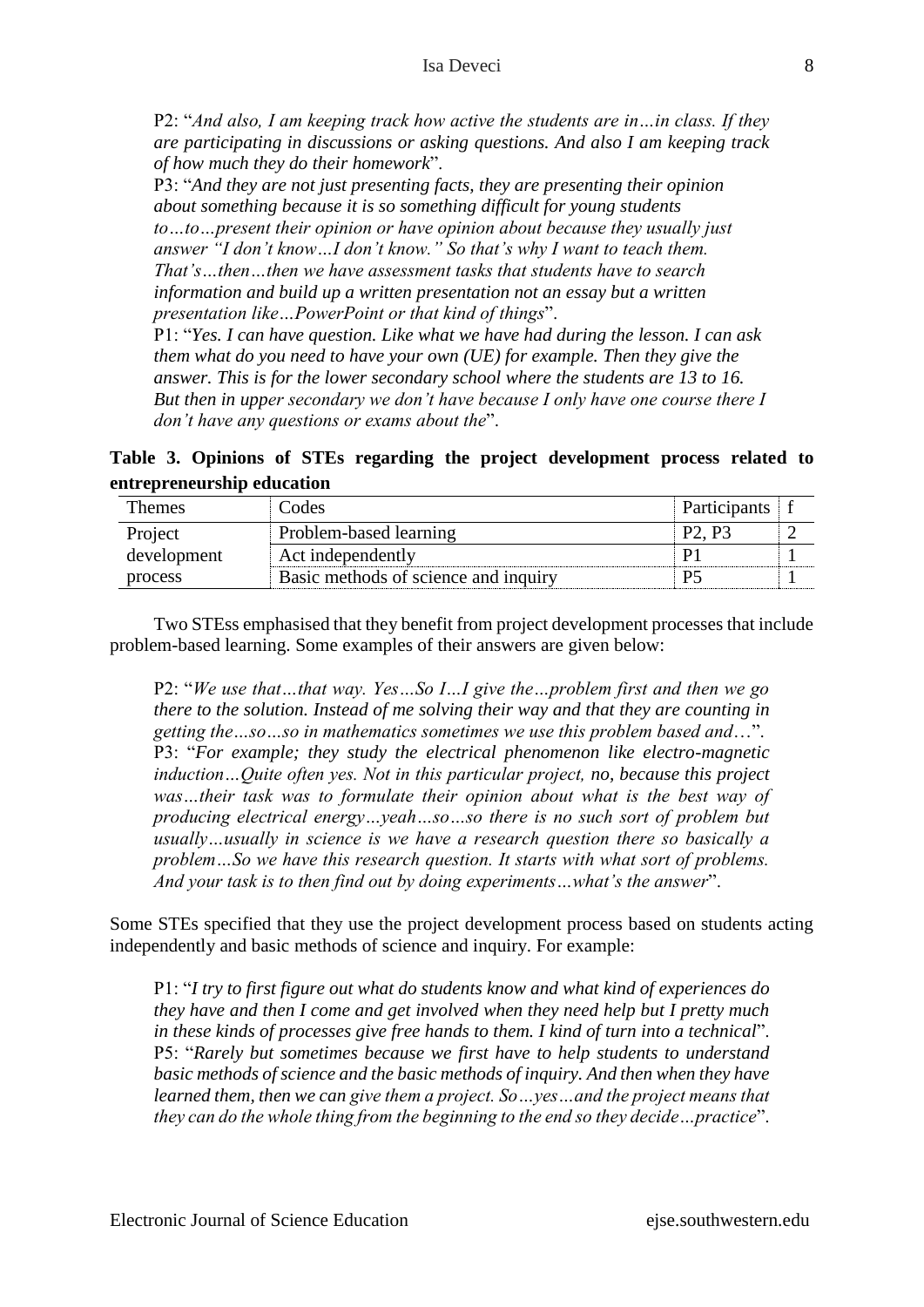| Themes          | Codes                                            | Participants f                  |  |
|-----------------|--------------------------------------------------|---------------------------------|--|
|                 | Risk taking                                      | P <sub>4</sub> , P <sub>5</sub> |  |
|                 | Brainstorming (developing new ideas or opinions) | P1                              |  |
| Entrepreneurial | Good planning                                    |                                 |  |
| characteristics | Curiosity                                        |                                 |  |
|                 | Self-confidence                                  | P4                              |  |
|                 | Creativity                                       | P5                              |  |

**Table 4. STE's highlighted entrepreneurial characteristics.**

When examining the STE's opinions, it can be noted that the most emphasised entrepreneurial characteristics for students to acquire were risk taking, brainstorming, good planning, curiosity, self-confidence and creativity. Two STE's opinions on risk taking are given below:

P4: "*We haven't gone through that…for instance risk taking ability…instead of having that, we could for instance think about…to make profit…how much more should we work or how much more we should UE sell or something like that…*". P5: "*Then you also have to take a risk…to have the courage to try something without knowing what's going on there beforehand. UE reason you need the courage and then also…I am saying…they have to be kind of active in their old way…if they put themselves…I want to do this one*".

The STE's opinions on entrepreneurial characteristics included brainstorming, good planning, curiosity, self-confidence and creativity. From these answers, it can be understood that STEs are attempting to cultivate these characteristics in student teachers. Some of the STE's opinions are given below:

P1: "So *I kind of try to get pupils back to way of thinking that they are no boundaries but the brainstorming is important*".

P2: "*I think in IT we are most focused on good planning. Making a good plan what to do. And that is partially because we don't have so much time for each project. So you have to really plan what you are going to do. So I think good planning…good planning is the key there*".

P3: "*They have to be inquirers…They have to be find active information not just like it's going…coming to me…and…then they have to be…they have to have a…sort of like…a…awareness as citizens…they have to…in physics…they have to know about that…is this reasonable? Why is it not? Sort of like...be alert how to be a…how to…how to…survive in today's society*".

P4: "*Self-confidence…if it were to be incorrect it doesn't matter we move on further we have a look at our problem for instance how it was done, correct it and then move on further and learn from there. So for instance something like that. So the confidence…so if happen to make a mistake…so what?…correct it…move on*".

P5: "*I think that they are a kind of…hidden in our workings and our teachings but we don't stress students now we are practicing creativity…now we are creating the risk taking…what it's… it's…it's somehow inside the work that we do so we give them the task. Sometimes there is a place where they use their creativity for example; how to solve a certain problem UE…in the way*".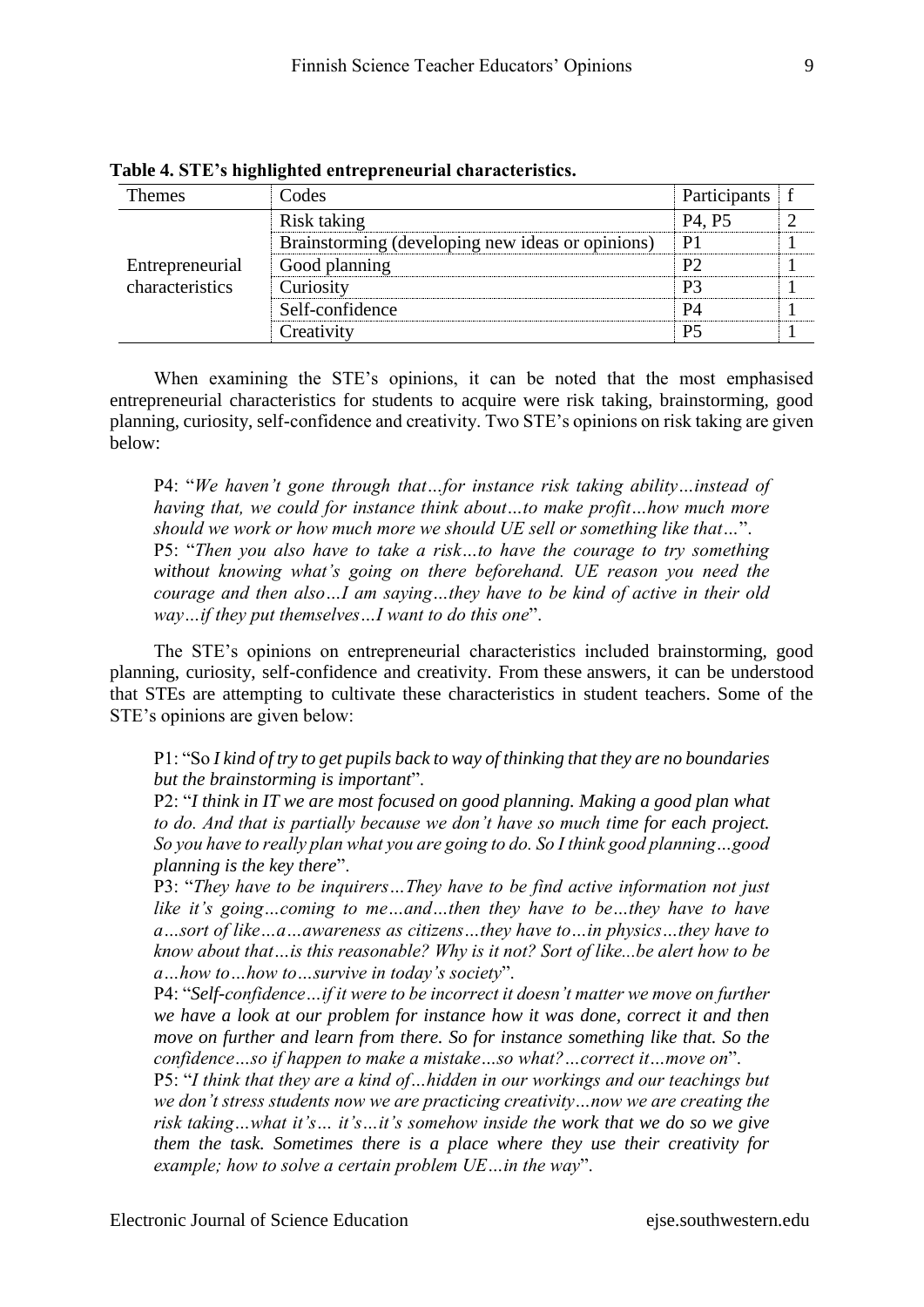| 'hemes           | Codes                              | Participants                    |  |
|------------------|------------------------------------|---------------------------------|--|
|                  | Electrochemical cells or batteries | P <sub>3</sub> , P <sub>5</sub> |  |
|                  | Human biology                      |                                 |  |
|                  | Natural environment                |                                 |  |
| Science subjects | Statistics and percentages         | P٦                              |  |
|                  | Electricity production             | P3                              |  |
|                  | Recycling                          |                                 |  |
|                  | Metals                             | P5                              |  |

**Table 5. Science topics that STEs can easily apply to entrepreneurship education.**

From Table 5, it can seen that two of STEs consider suitable subjects for entrepreneurship education science topics that contain electrochemical cells or batteries. They explained their ideas about this topic as follows:

P3: "*OK. I would say that electricity production…Would be one of the examples. Umm…then…umm…in chemistry…the electrochemical cells or batteries*". P5: "*For example; the electro-chemistry…we are using batteries, electrolysis, so we know in future batteries would be one of the most important things we got all cell phones and things that are run by batteries…I am telling to them now if you understand this so in future you might find out the new batteries that run longer and there's really a good…good chance for good business if you know*".

Other STEs believed suitable subjects for entrepreneurship education could be science topics that contain human biology, the natural environment, statistics and percentages, electricity production, recycling and metals. Their opinions are given below:

P1: "*In biology, aaa…actually human biology because there comes the premedical aspects many times as well as healthcare aspects must be mentioned then of course we have these out of door topics aaa, and talking about how to take care of elderly people*…*at the moment in the school the pupils are so much city (UE) the a…the a…natural environment…the forests are kind of strange to them. So they are…due to the fact that I am teaching in this school I have so many immigrants here so it's kind of…that makes it difficult…quite*…".

P2: "*Statistics and percentages. So when we are counting the taxes for example that's one very easy example*".

P4: "*…we for instance start working recycling…why do we recycle for instance? And then from there on they…the money that we can save…how much…for instance effort we UE put into the recycling but the…what we get from recycling is so much more than actually putting the money into it. So…something like that…you could for instance…consider*".

P5: "*For example; the rare metals…they used to be quite cheap…for example; lithium…it was ten years ago…it was a couple of tens of euros now it's hundreds of euros…per a hundred gram…what UE UE UE…see that how their prices going up…and what's the reason?…Because of the new technology…and they understand…now that this is a good idea…they have to understand the ways that most of the elements we have in the crown now have value but not probably today they might have a value after ten years. Because the technology is…is…is developing…and they are getting more*".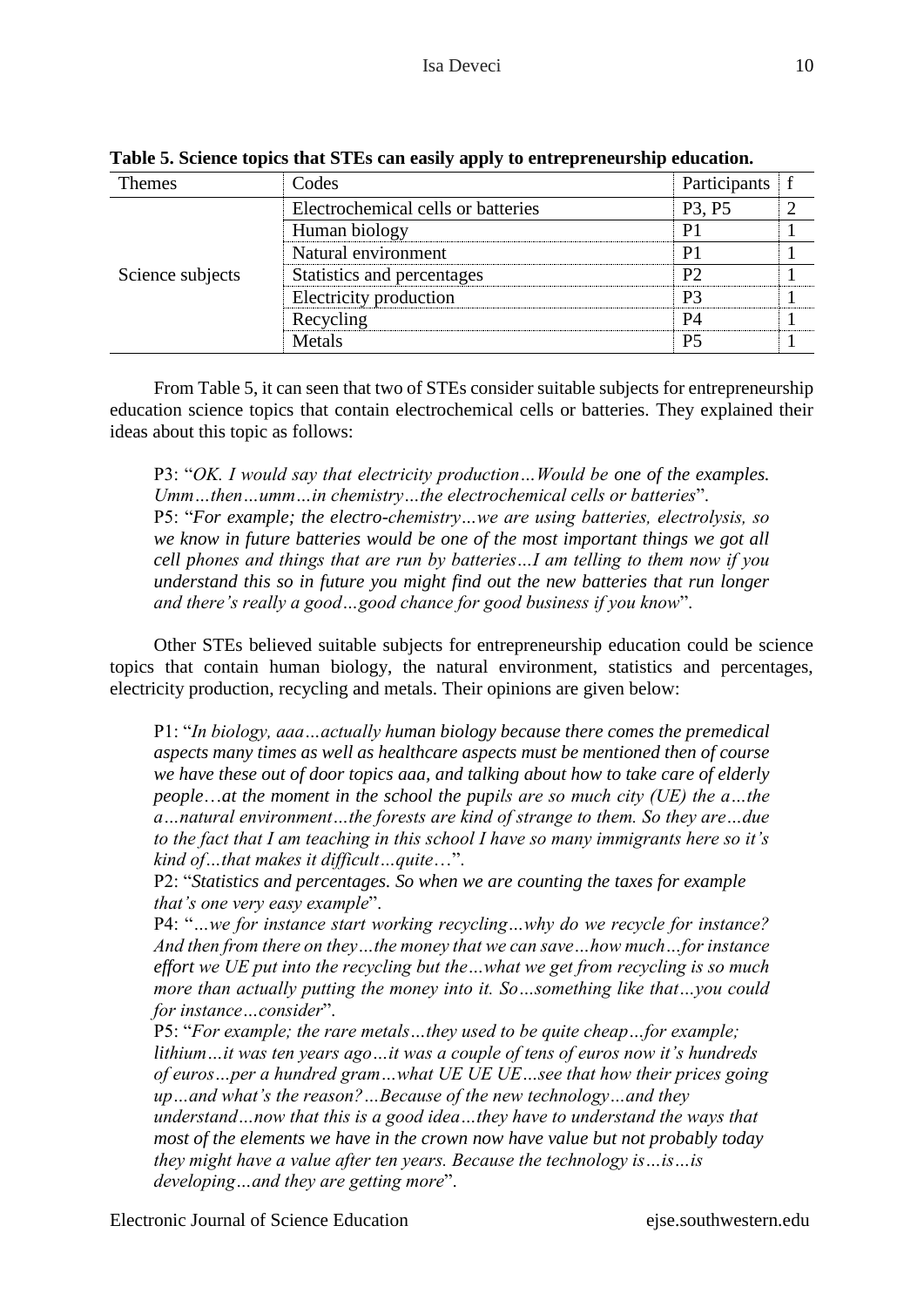| <b>Themes</b>           | Codes                                  | Participants f                                   |               |
|-------------------------|----------------------------------------|--------------------------------------------------|---------------|
|                         | Collaboration/teamwork                 | P <sub>2</sub> , P <sub>3</sub> , P <sub>4</sub> | $\mathcal{R}$ |
| In-classroom activities | Discussion groups                      |                                                  |               |
|                         | Inviting entrepreneurs to speak in the | P3                                               |               |
|                         | classroom                              |                                                  |               |
| Out-of-classroom        | <b>Visits</b>                          | P1, P3, P5                                       | $\mathcal{R}$ |
| activities              | Exercises                              | P <sub>2</sub> . P <sub>4</sub>                  |               |

**Table 6. Out-of-classroom and in-classroom activities conducted in courses relevant to entrepreneurship education.**

As seen in Table 6, it can be noted that STEs prefer in-classroom activities that include collaboration/teamwork, discussion groups and the invitation of entrepreneurs to speak in the classroom. It can be determined that the teachers benefit more from collaboration/teamwork regarding student participation in classroom activities. Some of the STE's views are given below:

P2: "*If I think from the entrepreneurship point of view, I guess the collaboration and working together is one of those parts and finding the answer together and asking…asking others. I think…that's…that's the one thing*".

P3: "*One of the things is that we always work in teams…so team work…we have the teams. And that's one of the skills that everyone should have because the team work seems to be all the thing…invite and other institutions' entrepreneurs*".

In terms of in-classroom activities, it can be seen that STEs opt for activities to open up discussion for students and that events were organised, such as inviting entrepreneurs to speak in the classroom. The opinions of some STEs are given below:

P1: "*Ohh…discussion…discussion with me leading the discussion or them*  discussing together and then I don't....I am not sure of they achieved but I think it *is useful for them. So pair discussions I use also a lot*".

P3: "*Invite and other institutions' entrepreneurs…sometimes… but it's not done by me. I think it is quite often guidance counsellor that ask…ask people to tell about their…their work*".

In terms of out-of-classroom activities, when looking at Table 6, it can be seen that STEs prefer out-of-classroom activities that contain visits and exercises. Some of the STE's opinions are given below:

P5: "*Then we visit companies…We call to the companies for example next week we are going to the company that is in…in…in this area…that electric company and we are going to see what type of things they are doing…what kind of jobs they can have…then we are visiting other places in the town…we try to show the students where it is applied…the knowledge they are learning*". P2: "*We have had these kinds of exercises that you have to find for example commercial which…which has some kind of discounts for example so they have to…have to search the papers or the internet and find a suitable commercial to use as a exercise in the lesson*".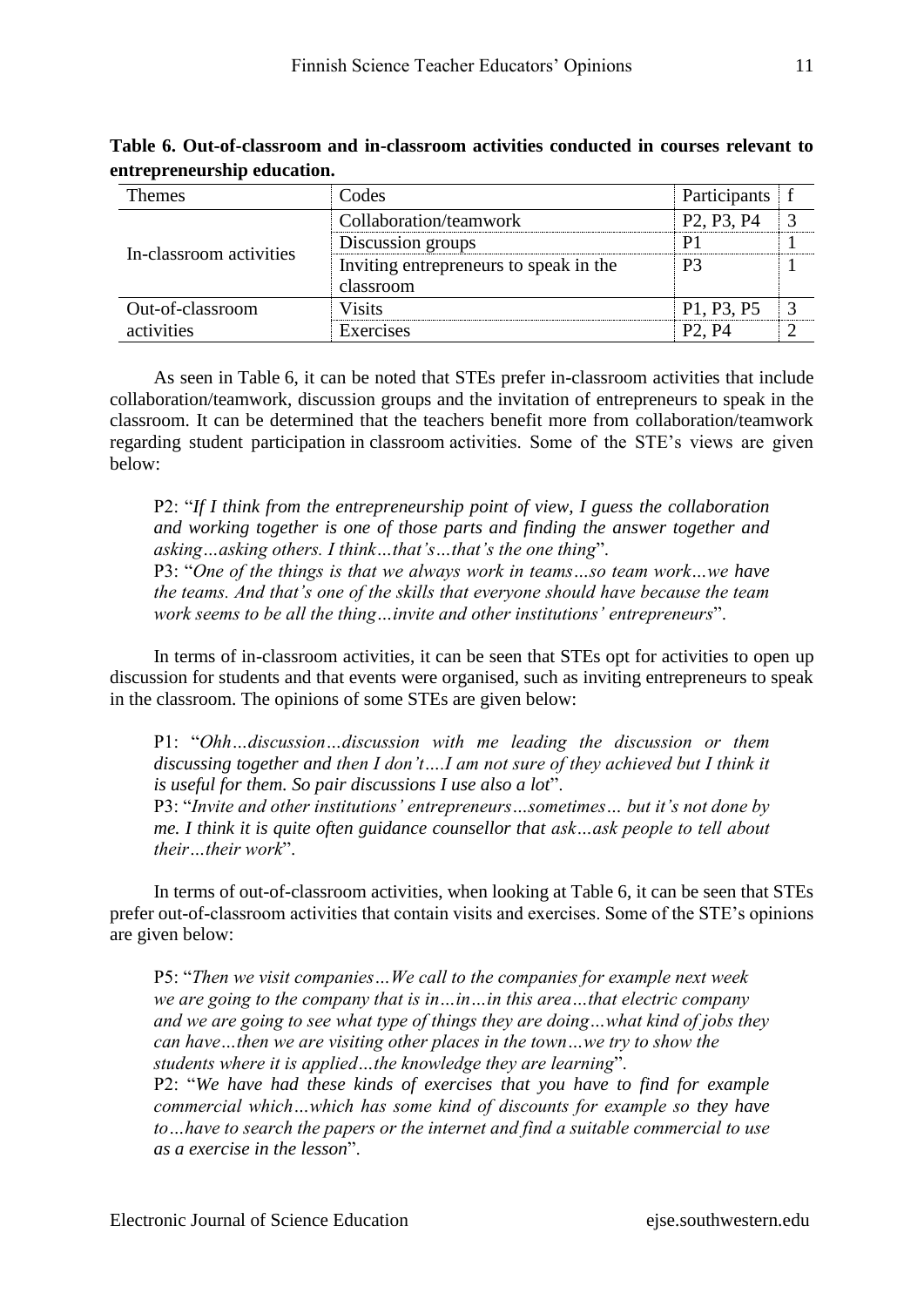| Themes              | Codes                                            | Participants f                                   |                             |
|---------------------|--------------------------------------------------|--------------------------------------------------|-----------------------------|
|                     | They do not have an interest in the their future | P1, P5                                           | $\mathcal{D}_{\mathcal{A}}$ |
| In terms of student | career                                           |                                                  |                             |
|                     | They do not have a grasp of business terms       | <b>P2</b>                                        |                             |
|                     | They are not keen                                | <b>P4</b>                                        |                             |
| In terms of         | I have no more time                              | P <sub>2</sub> , P <sub>4</sub> , P <sub>5</sub> | 3                           |
| educator            | I do not have much experience                    | P1, P5                                           | $\mathcal{D}$               |
|                     | I do not have more information                   | P <sub>3</sub>                                   |                             |
| In terms of         | Material                                         | P1, P4                                           | $\mathcal{D}$               |
| educational         | There is no problem                              | P <sub>2</sub> , P <sub>3</sub>                  | $\mathcal{D}$               |
| environment         | Financial support                                | P <sub>1</sub>                                   |                             |
|                     | Place                                            | P <sub>5</sub>                                   |                             |

**Table 7. Challenges faced in the process of entrepreneurship education.** 

From Table 7, it can be seen that two of the STEs believe students are not interested in the their future career, which poses a problem in the process of entrepreneurship education. The views of some STEs are given below:

P1: "*Yes, it is too far in their minds…they are…they…at least…the first student or the pupils under 16…like…the future career…it is kind of so far…that they don't really…put enough effort in thinking of…of the future life. Then…they just have this certain profession in their minds but they…that's it. They…they don't usually think about being able to have their own companies or…or anything like that. So that is one problem for me. It is too far in their thinking*".

P5: "*Students are not used to think that they could be a…a…entrepreneur…workers…or they could have a company of their own. And…the families are not…encouraging them…so they mainly thinking about*".

Some of the STEs expressed a concern that students don't not have a grasp of business terms and students are not keen on it towards students have faces challenges. The opinions of some STEs are given below:

P2: "*For example some students have…they don't understand the what taxes mean. So they have difficulties with that...problem could be that the students don't know yet the terms, the correct words which we are talking about*".

P4: "…*Well, it depends. Well…oh…yeah…well…some of the students aren't keen on coming to the board when we UE discuss for instance what is keeping you from that…why won't you want coming to the board? Why won't you UE present yourself to the others? So give the others an idea and then trying to UE discuss that what's keeping…keeping them from doing that*…".

Table 7 shows that, in terms of the educator, STEs face challenges involving a lack of time, experience and information. Several comments made by STEs are as follows:

P2: "*That's one problem and ummm… could be also that…I am finding sometimes really hard to find it time for these because most of the time I'm focusing test on course and when we are going on and on sometimes I forget that I need to stop and think about other point of views like the entrepreneurship and the applications where this course can be used*".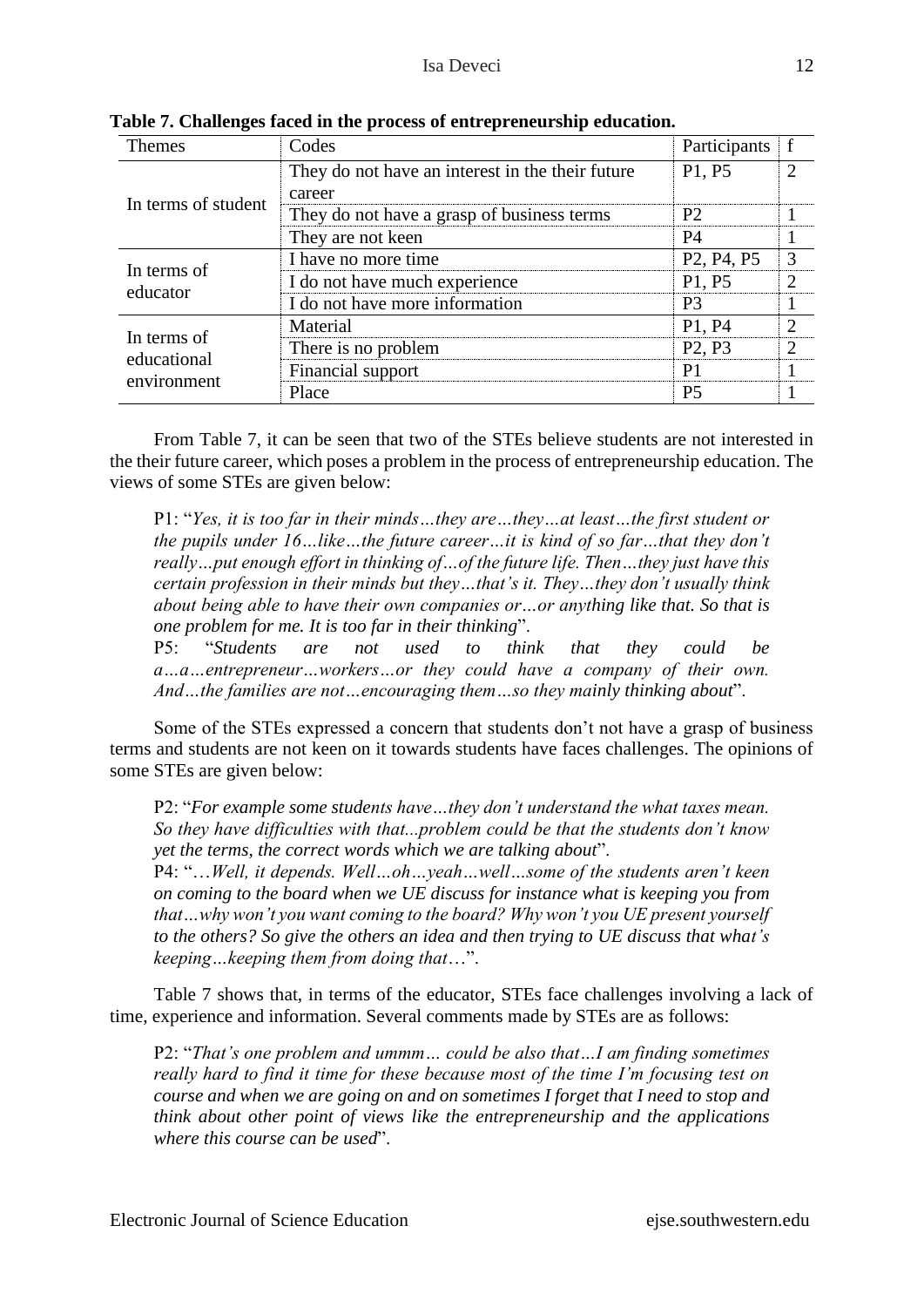P5: "*It is not part of teacher education so we don't have so much experience of ourselves. It is different type of entrepreneurship. We might…most of the teachers their only place is the school* ".

P3: "*I could answer first to be UE…the greatest challenge is that I don't actually know that much about this entrepreneurship in general*".

On the other hand, it was identified that there are challenges in terms of the educational environment, including material and financial support and the workplace. But two of the STEs stated that there was no problem with regards to the educational environment. Several opinions noted by the STEs are given below:

P4: "*I guess the material would be. Then I'd like there to be a bit more material and especially on courses on different topics…when we working with stuff like that ehm…entrepreneurship in there…a bit difficult so…if we could get a bit more material concerning different paths of topic…so how you would UE apply the idea in here and in here and in here…*".

P5: "*It is not only that we show videos (laughs) I don't believe it is the way. UE UE some kind of practical works…exercises what we can do in the class. So then we come to the place what's the problem with the school educational system is…we don't have place*".

P3: "*I don't see that is a challenge because I think everything can be done if there is a motivation to do that these are just if I would say that educational environment would be challenge I would say it would just sort of like excuse for not doing something*".

#### **Discussion and Conclusion**

When examining the findings with regards to teaching methods, it was seen that some of the STEs participated in current researchprefer a student-centred approach similar to scientific methods and practical exercises. The other research results demonstrate that teachers use problem-based active learning approaches in entrepreneurship education (Ruskovaara, Pihkala, Rytkölä, & Seikkula-Leino, 2010; Seikkula-Leino, 2011). This may be because entrepreneurship education contains more active learning, as well as the constructivist approach (Koopman, Hammer, & Hakkert, 2013). Moreover, methods just as discussion, clay modelling, exercises on web pages, searching information specified by other STEs supported these results in the context of current research. For example, Adeyemo (2009) states that in science education, students must be allowed to construct a conclusion for a case (or story) through discussion. Also, Adeyemo (2009) predicts that this strategy can develop entrepreneurial skills in science teachers and their students. On the other hand, Modi (2014) points out that clay modelling is one of the activities undertaken by students educated in commerce schools where students can learn by completing work in terms of entrepreneurship education. But, when examining other studies, for example, Seikkula-Leino (2007), notes that learning situations providing interactive learning, problem solving, creativity and reflection need to be considered in the implementation of entrepreneurship education. In another study, Pihkala, Ruskovaara, Seikkula-Leino and Rytkölä (2011) found that there are a fairly high number of teachers using the methods that utilise learning-by-doing, problem-based learning, co-operative learning, creative problem-solving techniques and learning by developing, etc. In this sense, it can be said that teaching methods used by STEs participated in current study are insufficient in terms of entrepreneurship education.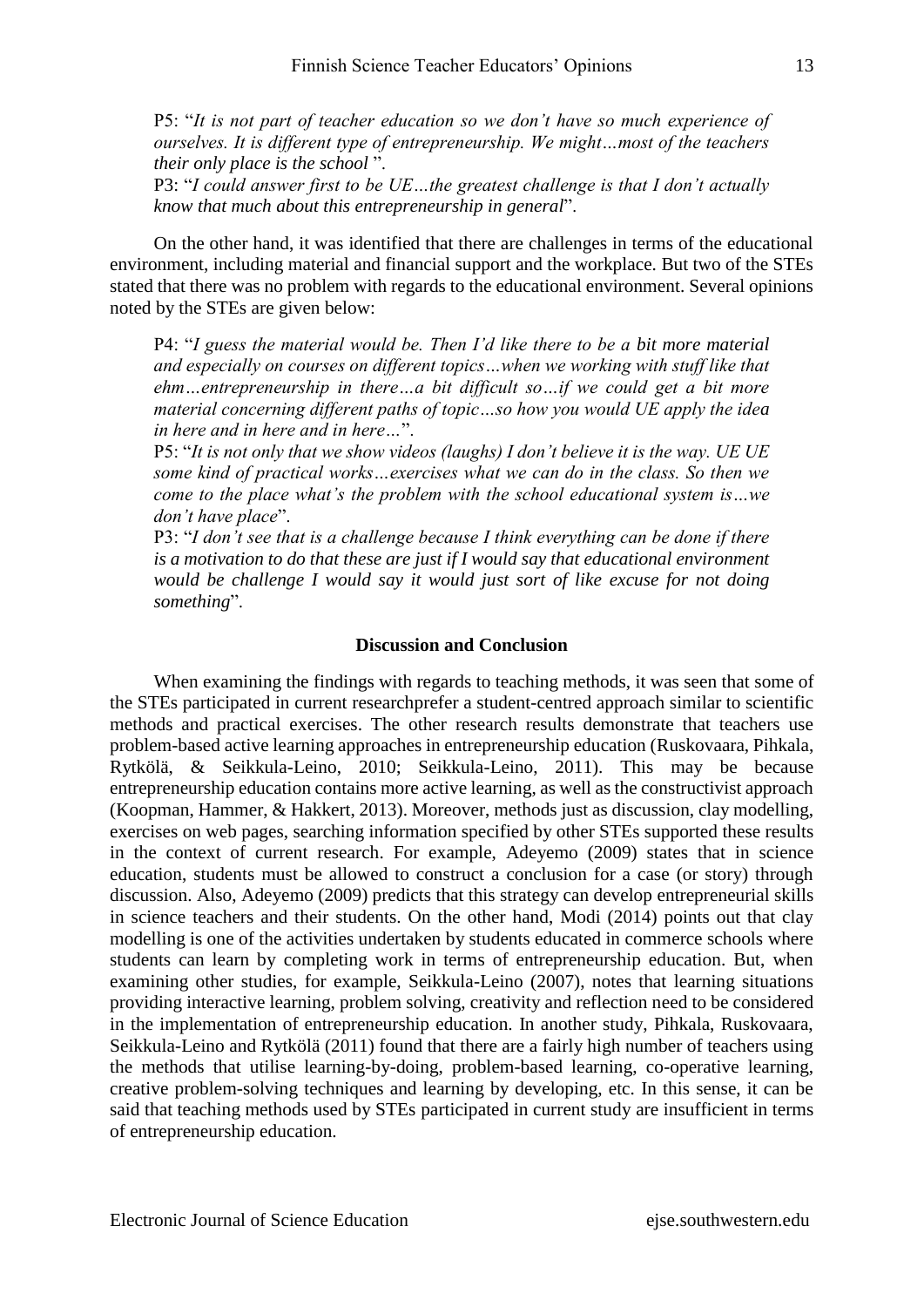Looking at the findings with regards to measurement and evaluation techniques, it can be seen that some of the STEs use written tests/exams as measurement and evaluation techniques within entrepreneurship education. These findings show that the use of these traditional measurement and evaluation techniques is rather specific to entrepreneurship education. Thus, it has been stated that there is no single approach to the evaluation of educational outcomes for entrepreneurship education and a combination of qualitative and quantitative approaches may be used (OECD, 2009). Moreover, the opinions of other the STEs revealed that they understood that they benefit from practical work, [observation,](http://tureng.com/search/observation) performance tasks and the question-answer technique. In fact, it can be said that the following techniques are needed to assess student performance in science education: multiple-choice items; observing students; questioning students (interviews); looking at students' work, which include open-ended questions; and performance tests/tasks, etc. (McColskey & O'Sullivan, 2000). In conclusion, it was determined that STEs participated in current study use measurement and evaluation techniques that are specific to science education for education processes concerning entrepreneurship education.

It was detected that some of the STEs prefer the approach of problem-based learning in project development processes related to entrepreneurship. Hamburg (2015) states that problem-based learning is suitable for entrepreneurship education. For science education, it has been argued that problem-based learning has an important role [with regards to](http://tureng.com/search/with%20regard%20to) undergraduate elementary science education for pre-service teachers because it helps students and educators to define and analyse problems and create solutions (Etherington, 2011). Heilbrunn (2010) specifies that projects help students gain knowledge about entrepreneurship and this enables them to improve their entrepreneurial characteristics. Therefore, it can be said that two of the STEs had the right approach with regard to project development processes related to entrepreneurship. In addition, in this study it was seen that STEs participated in current study take advantage of acting independently, as well as basic methods of science and inquiry in project development processes.

Findings obtained from the some STE's opinions imply that they [lay emphasis on](http://tureng.com/search/lay%20emphasis%20on) entrepreneurial characteristics such as risk taking, brainstorming (developing new ideas or opinions), good planning, curiosity, self-confidence and creativity. It can be seen that all of the characteristics emphasised by STEs are consistent with several aims of entrepreneurship education. Akyürek and Şahin (2013) found that elementary teachers think students have enough self-confidence to take risks. In another study, Pihie and Bagheri (2011) found that students from technical and vocational secondary schools display medium self-efficacy. Based on these results, differences in students' characteristics can be [attributed to](http://tureng.com/search/attribute%20to) variables such as learning environment, student demographics and the socioeconomic status of family, etc. Moreover, when the looking at the findings in terms of science education, it can be seen that entrepreneurship education provides an innovative learning domain for science lessons (Koehler, 2013). In this sense, Nwoye (2012) concluded that high-school physics students have low entrepreneurial characteristics and that the physics curriculum lacks the resources for the introduction of entrepreneurial characteristics. Similarly, in his study, Bacanak (2013) specified that middle-school science teachers think they do not have enough knowledge about entrepreneurship education. So, it can be said that the STE's participated in current study emphasis on entrepreneurial characteristics is the correct approach but these entrepreneurial characteristics have not yet been fully integrated into science subjects.

When examining the STE's opinions, it should be noted that they highlight important science subjects that can be utilised in entrepreneurship education. These science subjects are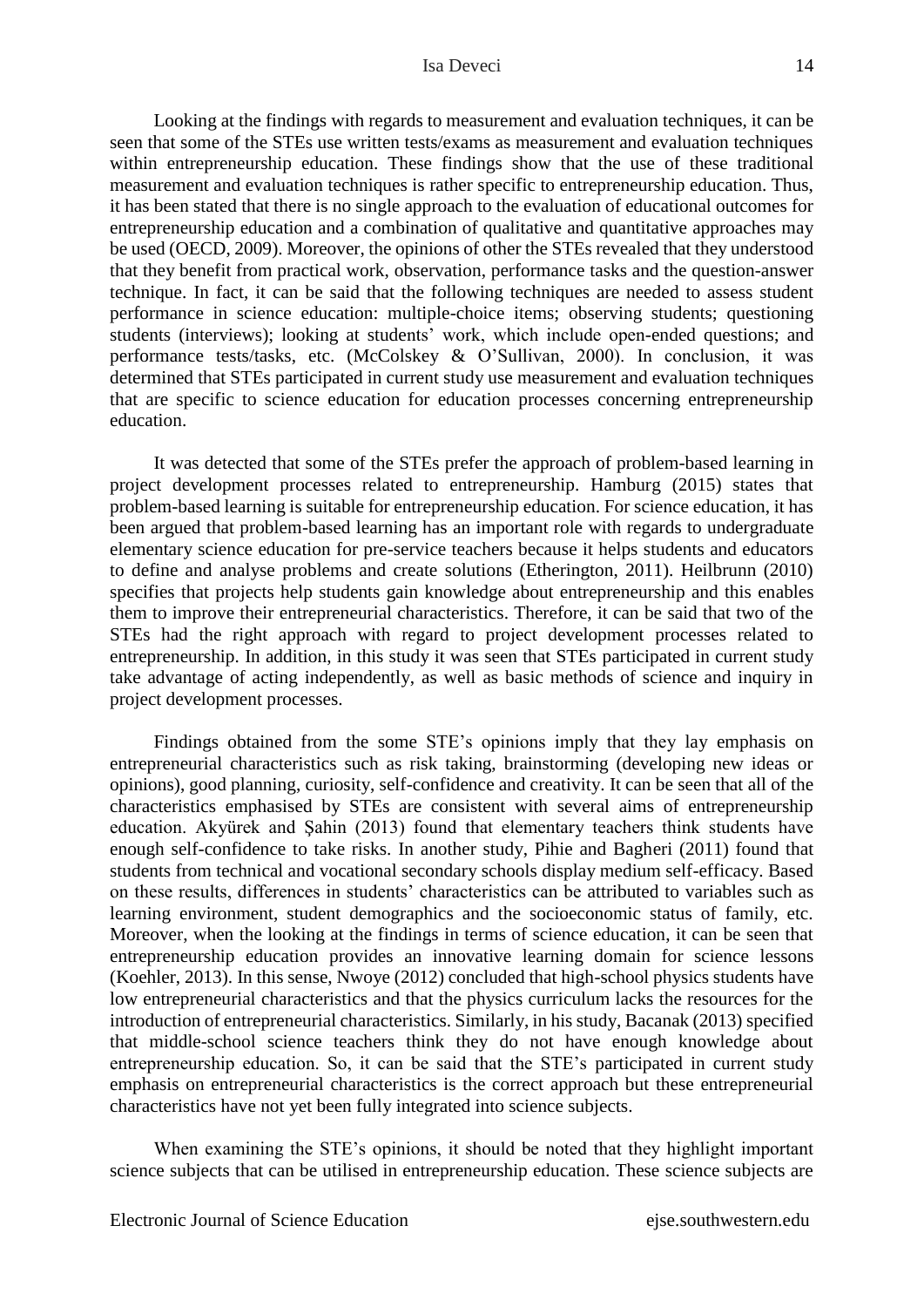composed of physics, chemistry and biology. In this sense, STEs have explained that will be utilized from science subjects just as electrochemical cells, batteries, human biology, the natural environment, statistics and percentages, electricity production, recycling and metals. These science subjects are [propounde](http://tureng.com/search/propound)d by the STEs in terms of entrepreneurship education, in the context of implementing entrepreneurship in science education has given significant clues. It has been emphasised that the importance of entrepreneurship is understood better when it is applied to chemistry lessons (Ezeudu et al., 2013). Moreover, Ezeudu et al. (2013) [highlight](http://tureng.com/search/highlight) that this can apply to entrepreneurship both in chemistry education and in biology education. For example, Ezeudu et al. (2013) state that the following items can be used during practicals: esters used in making perfume;, glucose used in making sweets and jams; acids for charging batteries; and insecticides, antiseptics and disinfectants. Similarly, Bikse and Riemere (2013) specify that there are several planned laboratory tasks for biology, chemistry and physics classes as elements in an entrepreneurship education framework that is a part of the process of the acquisition of science. Finally, when looking at science subjects from the entrepreneurship point of view, it can be seen that [remarkable steps need to be taken in](http://tureng.com/search/take%20remarkable%20steps%20in) science education. In this study, the opinions obtained by the STEs included current study supported these developments.

The findings of this study indicate that some of the STEs benefit from the process of collaboration/teamwork use in classroom activities. In addition, STEs refer to in-classroom activities such as discussion groups and inviting entrepreneurs to speak in the class. Regarding this issue, Seikkula-Leino (2011) stated that teachers employ methods such as group work, discussion, individual work, field trips, peer work and the invitation of entrepreneurs to the school. From a science education point-of-view, Bacanak (2013) specified that science teachers think that these may be effective student-centred methods and techniques in entrepreneurship education. In the context of existing research, it can be said that STEs included current study prefer activities in which students [are all together.](http://tureng.com/search/be%20all%20together) On the other hand, the comments show that STEs participated in current study benefit from visits and exercises as out-of-classroom activities. Thus, it was reported that teachers mainly employ group work, storytelling, discussion, journal writing and out-of-school visits with regard to entrepreneurship education (Ruskovaara et al., 2010; Seikkula-Leino, 2011). In this sense, it can be said that visits play an important role in entrepreneurship education. These results are supported by the opinions of the STEs in current study.

When examining the opinions of the STEs regarding challenges faced by students, their main concerns are that students are not interested in their future career, students do not have a grasp of business terms and students are not keen on entrepreneurship. This may be because students do not feel close to entrepreneurship education because entrepreneurship is not a familiar concept to either students or teachers in the field of education. In the study conducted by Suonpää (2013), it was revealed that students face challenges that involve risk taking and uncertainty in entrepreneurship courses. On the other hand, according to the STE's views take part in current research concerning challenges faced in terms of their own issues, they believe they face time limits, [inexperience](http://tureng.com/search/inexperience) and the problem of insufficient information on entrepreneurship. The results of the research included in the literature review supported these findings. For instance, it was stated that teachers spend extra time outside the school in the process of entrepreneurship education (Oplatka, 2014). In addition, the research results indicate that teachers do not know how to implement activities properly (Mattila et al., 2009) and that they do not give up their traditional roles (Kbathgate, Mostert, & Sandland, 2013). Moreover, Bacanak (2013) has determined that science teachers do not know exactly the nature of entrepreneurship characteristics. The source of this problem could be attributed to various factors, including educators' and teachers' lack of knowledge and experience about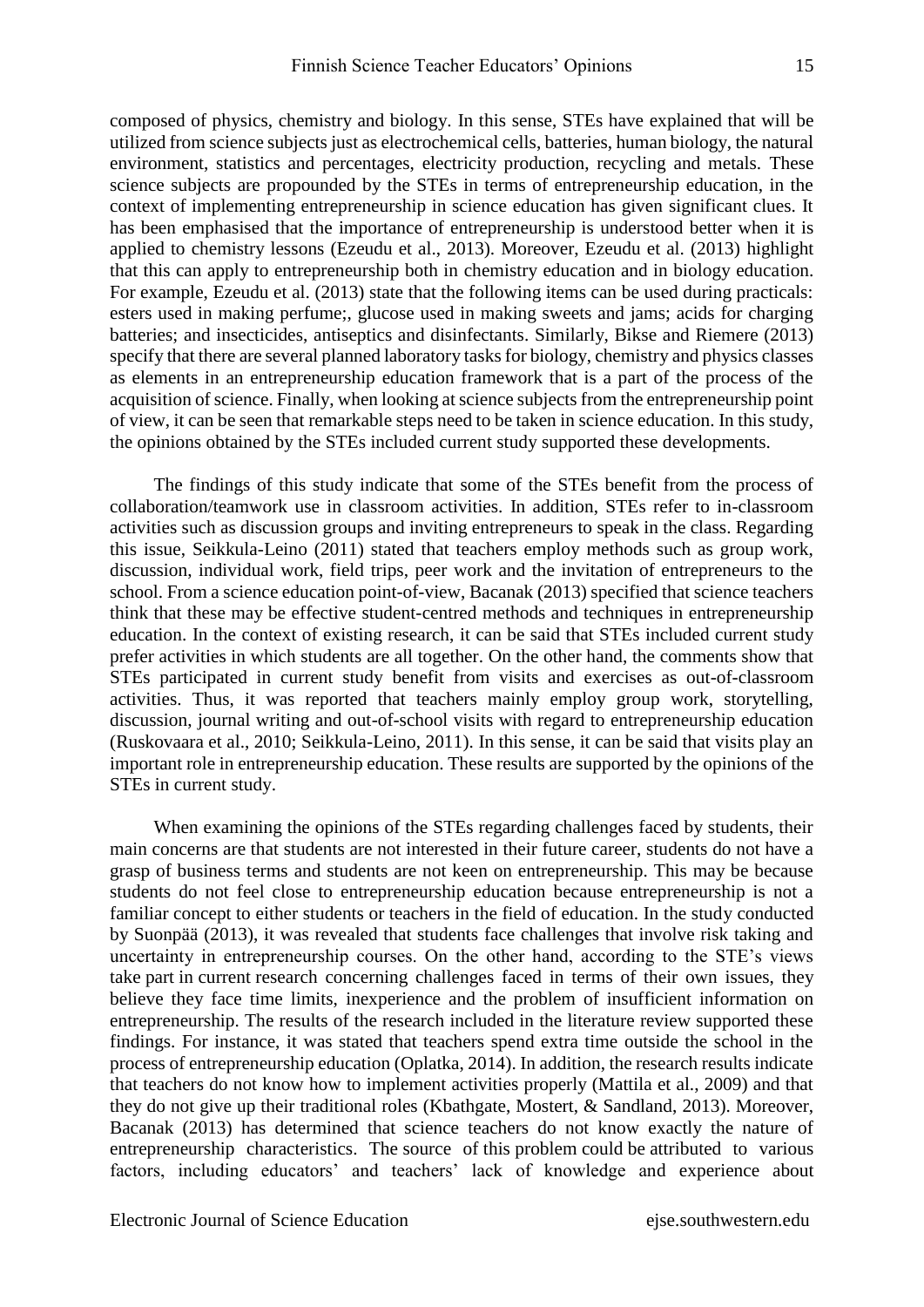entrepreneurship education. In the studies investigated opinions of STE in terms of educational environment, it can be seen that the STEs participated in current study encountered challenges concerning material and financial support and the workplace. Based on expert opinions, there are problems including a lack of sufficient human resources and financial support, as well as an ignorance of entrepreneurship education, etc. (Nordic Innovation, 2012). Also, it has been stated that principals limit themselves in terms of implementing entrepreneurial activities (Deakins, Glancey, Menter, & Wyper, 2005). Figueiredo-Nery and Figueiredo (2008) found that the physical condition of schools is not adequate for entrepreneurship education. Brown (2012) highlighted that public schools do not contain any practical elements or support for such teaching. All these results indicate that most public schools, from primary to high school, are inadequate in terms of learning environments and learning materials.

Finally, it has been seen that FSTEs participated in current study benefit from the process of collaboration/teamwork in classroom activities. In addition, FSTEs refer to in-classroom activities include discussion groups and talks given by entrepreneurs. FSTEs use written tests/exams as measurement and evaluation techniques in their courses also. Moreover, it was seen that the best-emphasised entrepreneurial characteristics to nurture in students are risk taking, brainstorming, good planning, curiosity, self-confidence and creativity. On the other hand, for entrepreneurship education, FSTEs consider as suitable science subjects those that contain information about electrochemical cells or batteries, human biology, the natural environment, statistics and percentages, electricity production, recycling and metals. Their main concerns regarding challenges faced by students are that students are not interested in their future career, students do not have a grasp of business terms and students are not keen on entrepreneurship. Based on these results, it can be said that;

- STEs should use more methods and techniques just as learning-by-doing, problem-based learning, co-operative learning, creative problem-solving techniques, learning diarys, project based learning often utilized in science education with regard to entrepreneurship education.
- STEs could also benefited from contemporary measurement and evaluation techniques just as portfolio, concept map, concept cartoons, know-Want-Learn (KWL) charts, conceptual change texts often utilized in science education.
- STEs should choice project based learning, and especially allow students to produce entrepreneurial project.
- Seminars and other informational meetings related to entrepreneurship can be arrangeable by entrepreneurs and experts for STEs in science teacher education. In this way, it could be provided STEs have a deeper understanding concerning entrepreneurship.

# **Acknowledgment**

This study supported by [Scientific and Technological Research Council of Turkey](https://en.wikipedia.org/wiki/Scientific_and_Technological_Research_Council_of_Turkey) (TUBITAK). The authors also thanks to the science teachers educators who participate in this research.

# **References**

- Aarchus Technical College, (2013). Standards for qualifications in entrepreneurship learning. An EU; funded Project managed by the European Agency for Reconstruction http://www. masht;gov. net/advCms/
- Achor, E. E., & Wilfred-Bonse, K. U. (2013). The need to integrate entrepreneurship education into science education teachers' curriculum in Nigeria. *Journal of Science and Vocational Education*, *7*, 111-123.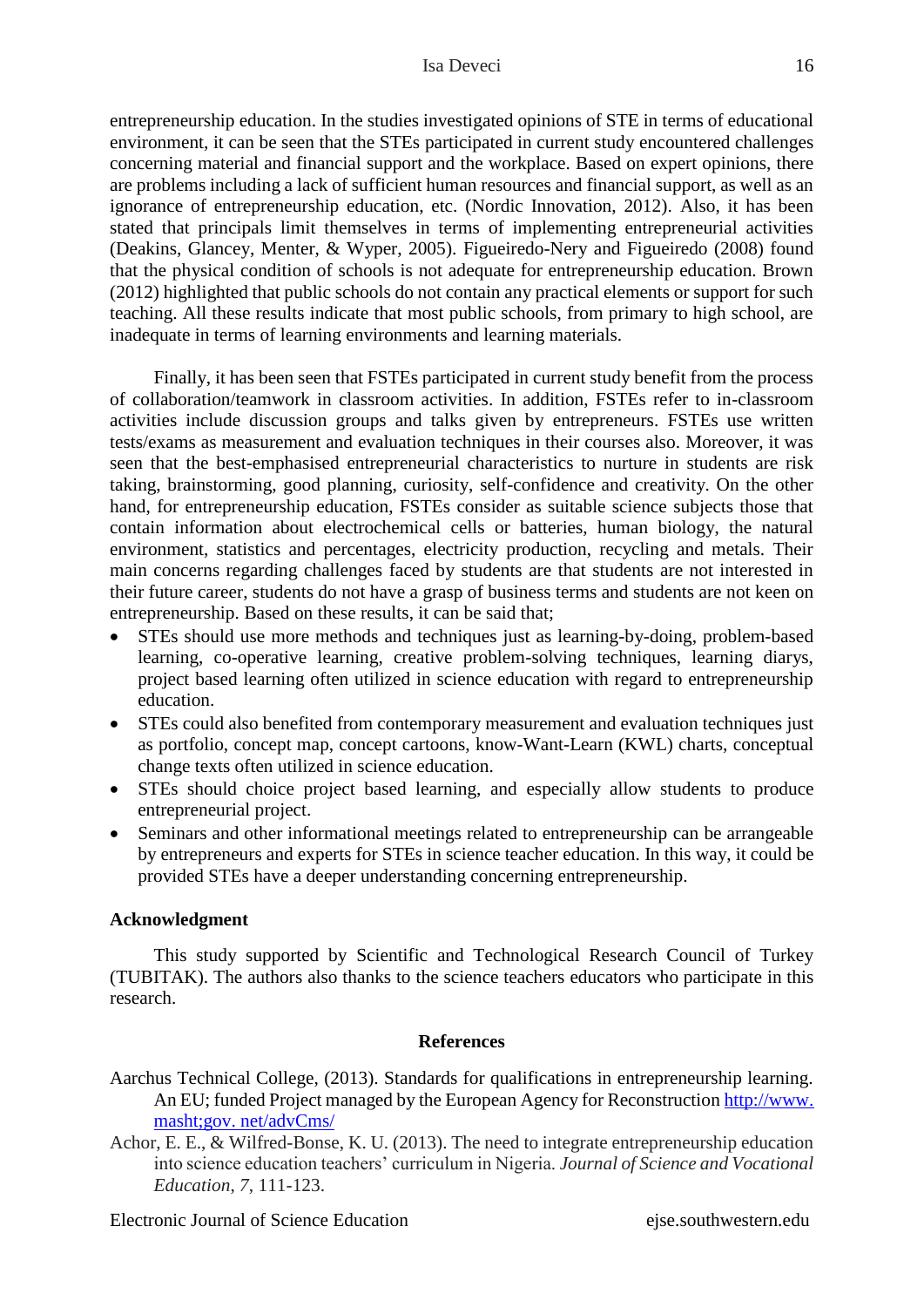- Adeyemo, S. A. (2009). Understanding and acquisition of entrepreneurial skills: A pedagogical re-orientation for classroom teacher in science education. *Journal of Turkish Science Education, 6*(3), 57-65.
- Agommuoh Patience, C., & Akanwa, U. N. (2014). Senior Secondary School Physics Teachers Assessment Of Enterpreneurial Skills Needed For Global Competitiveness. *IOSR Journal of Research & Method in Education, 4*(1), 25-29.
- Akpan, B. B. (2010). Innovations in science and technology education through science teacher associations. *Science Education International, 21*(2), 67-79.
- Akyürek, Ç., & Şahin, Ç. (2013). Evaluation of elementary teachers' entrepreneurship skills. *Ekev Akademi Dergisi*, *17*(57), 51-68.
- Amos, A., & Onifade, C. A. (2013). The perception of students on the need for entrepreneurship education in teacher education programme. *Global Journal of Human-Social Science Research, 13*(3), 75-80.
- Armstrong, P., & Tomes, A. (2000). Entrepreneurship in science: Case studies from liquid crystal application. *Prometheus, 18*(2), 133-147.
- Ary, D., Jacobs, L., C., Sorensen, C., & Razavieh, A. (2010). *Introduction to research in education* (8th ed.). Belmont, C. A. : Wadsworth Cengage Learning.
- Bacanak, A. (2013). Teachers' views about science and technology lesson effects on thedevelopment of students' entrepreneurship skills*. Educational Sciences: Theory & Practice* (ESTP), *13*(1), 622-629.
- Bikse, V., & Riemere, I. (2013). The development of entrepreneurial competences for students of mathematics and the science subjects: The Latvian experience. *Procedia-Social and Behavioral Sciences*, *82*, 511-519.
- Bolaji, O. A. (2012). Intergrating enterpreneurship education into science education: Science teachers perspectives. *Journal of Science, Technology, Mathematics and Education*, *8*(3), 181-187.
- Brown, M. H. M. (2012). *Entreprneur education assessment in secondary schools. A research report, University of Pretoria*. The Gordon Enstitute of Business Science, Master of Business Administration. South Africa.
- Buang, N. A., Halim, L., & Meerah, T. S. M. (2009). Understanding the thinking of scientists entrepreneurs: Implications for science education in Malaysia. *Journal of Turkish Science Education*, *6*(2), 3-11.
- Creswell, J. M. (2007). Research design: Qualitative, quantitative, and mixed methods approaches (3rd ed.). Thousand Oaks, CA: Sage Publication.
- Deakins, D., Glancey, K., Menter, I., & Wyper, J. (2005). Enterprise education: The role of head teachers. The International Entrepreneurship and Management Journal, 1(2), 241- 263. doi: [10.1007/s11365-005-1131-9](http://dx.doi.org/10.1007/s11365-005-1131-9)
- Denzin, N. K., & Lincoln, Y. S. (1994). Handbook of qualitative research. Newbury Park, CA: Sage Publishing.
- Deveci, İ., & Çepni, S. (2014). Entrepreneurship in science teacher education. *Journal of Turkish Science Education*, *11*(2), 161-188. doi: 10.12973/tused.10114a
- Egbo, J. J. (2011). Science and mathematics education as instruction for achieving. vision20:20 for Nigeria. *Journal of the School of Science, Federal College of Education, 5*(1), 162- 166.
- Ejilibe, O. C. (2012). Entrepreneurship in biology education as a means for employment. *Knowledge Review, 26*(3), 96-100.
- Etherington, M. B. (2011). Investigative primary science: A problem-based learning approach. *Australian Journal of Teacher Education*, *36*(9), 53-74.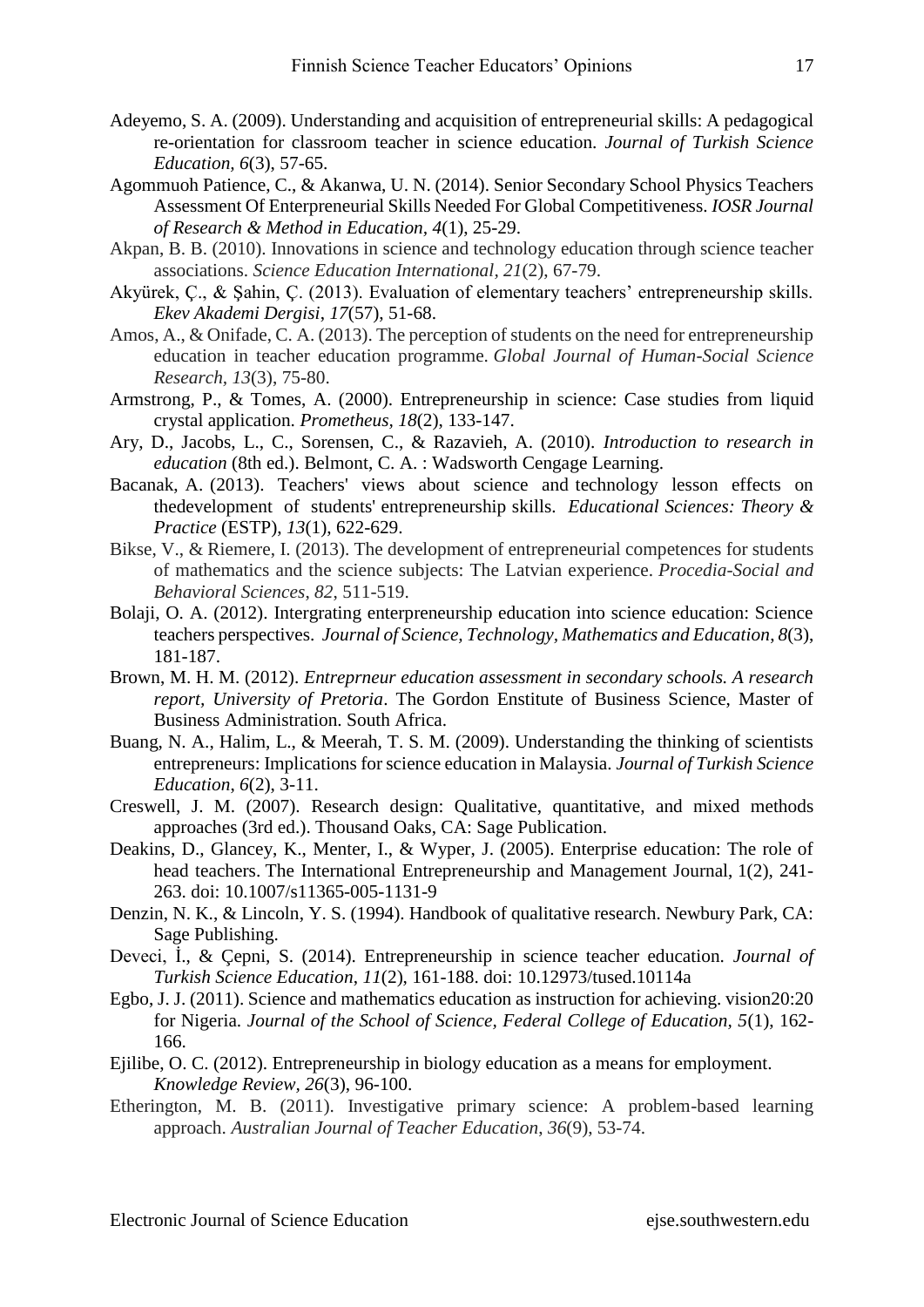- European Commission, (2004). *Helping to create an entrepreneurial culture A guide on good practices in promoting entrepreneurial attitudes and skills through education*, Unit B.1: Entrepreneurship (SC27 3/4)Directorate-General for Enterprise, B-1049 Brussels.
- European Commission, (2008). *Entrepreneurship in higher education, especially within nonbusiness studies. Final Report of the Expert Group*. Enterprıse And Industry Dırectorate-General. Unit E.1: Entrepreneurship.
- European Commission, (2011). *Entrepreneurship education: enabling teachers as a critical success factor. A report on teacher education and training to prepare teachers for the challenge of entrepreneurship education*. Entrepreneurship Unit Directorate-General for Enterprise and Industry, Bruxelles.
- European Commission, (2012). *Guidebook series how to support SME policy from structural funds. Building entrepreneurial mindsets and skills in the EU*. Directorate-General for Enterprise and Industry, ISBN 978-92-79-25878-7. Luxembourg, Office for Official Publications of the European Union. doi: 10.2769/40659
- European Commission, (2013). *Entrepreneurship education: A guide for educators*. June 2013. Entrepreneurship and Social Economy Unit. European Union, Bruxelles.
- Ezeudu, F. O., Ofoegbu, T. O., & Anyaegbunnam, N. J. (2013). Restructuring STM (science, technology, and mathematics) education for entrepreneurship. *US-China Education Review A, 3*(1), 27-32.
- Figueiredo-Nery, M. A. N., & Figueiredo, P. N. (2008). Forming entrepreneurial mindsets? preliminary evidence of teaching practices from primary schools in a developing area in south america. *Journal of Technology Management & Innovation, 3*(2), 1-17.
- Finnish National Board of Education, (2003). *National core curriculum for upper secondary schools.* Vammalan Kirjapaino Oy. ISBN 978-952-13-3347-7. Vammala, Finland.
- Gustafsson-Pesonen, A., & Remes, L. (2012). Evaluation of entrepreneurial development coaching: changing the Teachers' thinking and action on entrepreneurship. *Annals of Innovation & Entrepreneurship*, *3*. doi: 10.3402/aie.v3i0.17211
- Hamburg, I. (2015). Learning approaches for entrepreneurship education. *Archive Research Journal, 3*(1), 228-237.
- Hannula, H. (2011). Entrepreneurship education in the strategies and curricula of Finnish vocational teacher education. Minttu Lampinen (ed.), 58, *Conference Proceedings, Contemporary Views on Business Developing Business Excellence*. 5 – 7 October, Hämeenlinna, Finland.
- Hannula, H., Ruskovaara, E., Seikkula-Leino, J., & Tiikkala, A. (2012). Evaluating finnish teacher educators as entrepreneurship educators, *8 Th International Conference on Evaluation for Practice, Improvement by Evaluation, A Conference for Experts of Education, Human Services and Policy* 18–20 June 2012, University of Tampere, Pori, Finland.
- Heilbrunn, S. (2010). Advancing entrepreneurship in an elementary school: A case study. *International Education Studies*, *3*(2), 174-184. doi: [10.5539/ies.v3n2p174](http://dx.doi.org/10.5539/ies.v3n2p174)
- Hietanen, L. (2013) Entrepreneurial way of acting as a method in student teachers' compulsory music course. *Proceedings Book for the Conference on Enabling Teachers for Entrepreneurship Education (ENTENP2013)*, Published by Guarda Polytechnic Institute, Edited by Guarda Polytechnic Institute, 7-8 June, Potugal.
- Hilario, J. S. (2015). Integrating an Entrepreneurial Motivated Approach (EMA) in Teaching and Learning of General Chemistry. *International Journal of Innovative and Applied Research*, *3*(5), 34-42.
- Hsiao, A. (2010). *Nanomaterials in newfoundland: Designing a lab kit for grades 9-12 to bridge the gap between science and engineering*. Proceedings of the Canadian Engineering Education Association. 7-9 June, Canadian.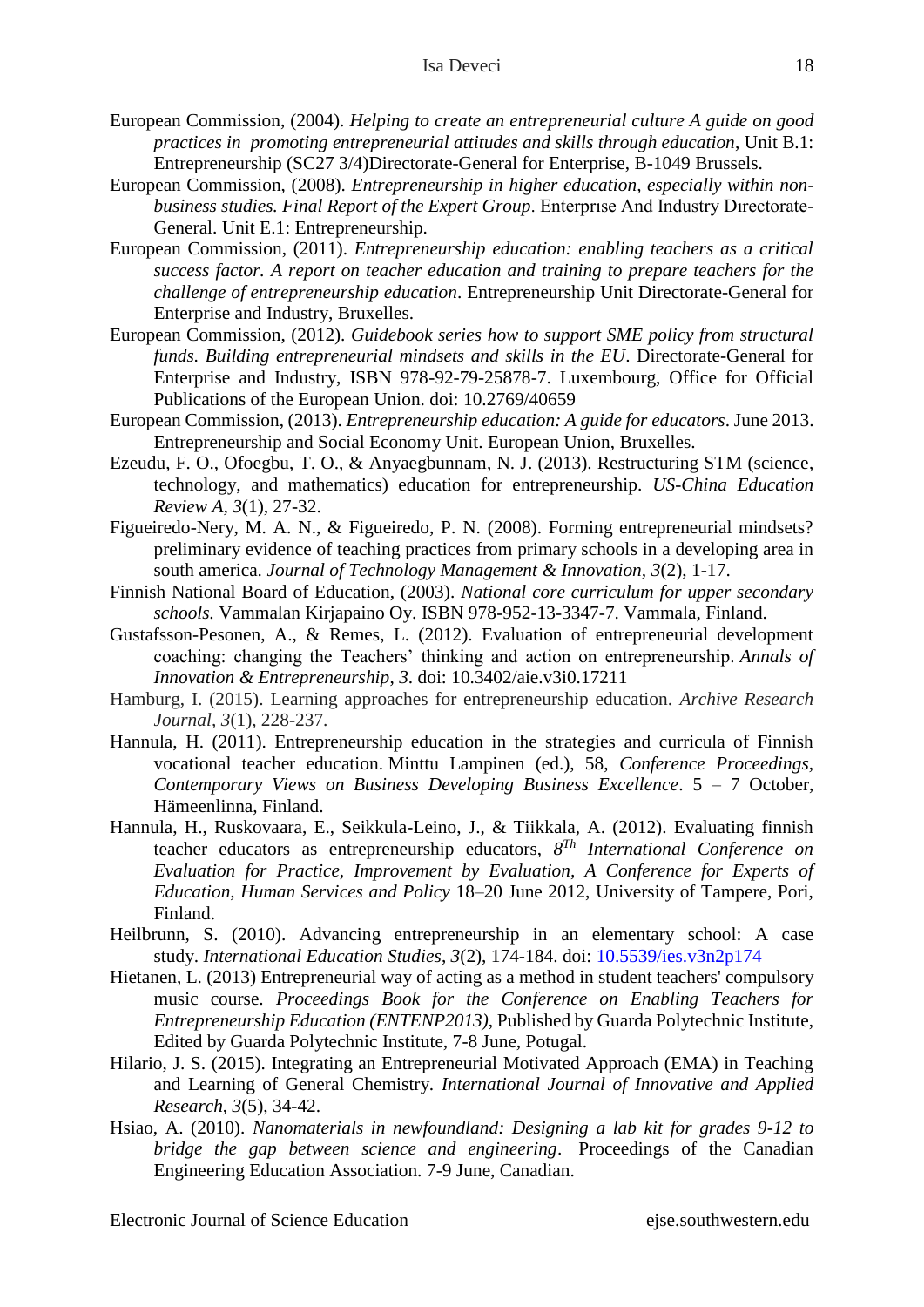- Kbathgate, I., Mostert, A., & Sandland, S. (2013). Learning styles and team roles –Lessons for Gregorc based teams for effective enterprise development. *Journal for Educators, Teachers and Trainers*, *4*(2), 95 – 105.
- Kleppe, J.A. (2002). Teaching invention, innovation, and entrepreneurship to Northern Nevada high school science and math teachers. *Antennas and Propagation Magazine* - IEEE, 44(5), 115-119. doi: 10.1109/fie.2001.963853
- Kleppe, J.A. (2002). Teaching invention, innovation, and entrepreneurship to Northern Nevada high school science and math teachers. *Antennas and Propagation Magazine* - *IEEE, 44*(5), 115-119. doi: 10.1109/fie.2001.963853
- Koçak, B., Polat, S., Çermik, F., Meral, E., & Boztaş, M. (2015). The evaluation of the primary school social sciences course books in terms of entrepreneurship according to the views of teachers. *EKEV Akademi Dergisi*, *62*, 455-470.
- Koehler, J. L (2013). *Entrepreneurial teaching in creating third spaces for experiential learning: a case study of two science teachers in low-income settings*. For The Degree of Doctor of Philosophy in Curriculum and Instruction In The Graduate College of the University of Illinois at Urbana-Champaign, Urbana, Illinois.
- Koopman, R., Hammer, M., & Hakkert, A. (2013). Teaching teachers in effectual entrepreneurship. *2 nd Effectuation Conference*, June 3rd - 4th 2013, Lyon, France.
- Lemechi, S. N., & Anyakoha E. U. (2002). Teaching entrepreneurship in vocational education. An imperative towards sustainable educational development in Nigeria: *Nigerian Journal of curriculum studies, 9*(1) 95-99*.*
- Lepistö, J., & Ronkko, M. L. (2013). Teacher students as future entrepreneurship educators and learning facilitators. *Education+Training, 55*(7), 641-653. doi: 10.1108/ET-05-2012- 0055
- Mattila, M., Rytkölä, T., & Ruskovaara, E. (2009). Creating a picture of a teacher as an entrepreneurship educator. *In EFMD conference*, February 26-27, Barcelona.
- McColskey, W., & O'Sullivan, R. (2000). How to assess student performance in science. Associated with the school of education, University of North Carolina at Greensboro. U.S. Department of Education, under contract no. RP91002010.
- Moberg, K., Vestergaard, L., Fayolle, A., Redford, D., Cooney, T., Singer, S., Sailer, K., & Diana Filip, D. (2014). How to assess and evaluate the influence of entrepreneurship education: A report of the ASTEE project with a user guide to the tools (Ed. Moberg, Vestergaard and Christiansen). ISBN: 978-87-90386-06-1, Ireland.
- Modi, P. M. (2014). Entrepreneurship Education for Commerce Students of School: Need of an Hour. *Education*, *3*(5). 38-41
- National Core Curriculum Basic Education, (2004). *Finnish national board of education: Learning objectives and core contents of education in Finland basic education*. ISBN 952-13-2081-8. Retrieved from [http://www.oph.fi/english/curricula\\_and\\_qualifications/](http://www.oph.fi/english/curricula_and_qualifications/%20basic_education%20at%2004.04.2015)  [basic\\_education at 04.04.2015](http://www.oph.fi/english/curricula_and_qualifications/%20basic_education%20at%2004.04.2015)
- Nordic Inovation, (2012). *Entrepreneurship education in the Nordic countries, strategy implementation and good practices*. Nordic innovation report 2012:24 /December 2012, ISBN 978-82-8277-047-7. Nordic Innovation Publication, Oslo.
- Nwakaego, O. N., & Kabiru, A. M. (2015). The need to ıncorporate entrepreneurship education into chemistry curriculum for colleges of education in Nigeria. *Journal Of Educatıonal Policy And Entrepreneurial Research, 2*(5), 84-90.
- Nwoye, A. N. (2012) *Assessment of resources and the level of entrepreneurial skills acquired by secondary school physics students in anambra state*. A Thesis Presented To The Department of Science Education, Faculty of Education, Nnamdi Azikiwe University, Awka.